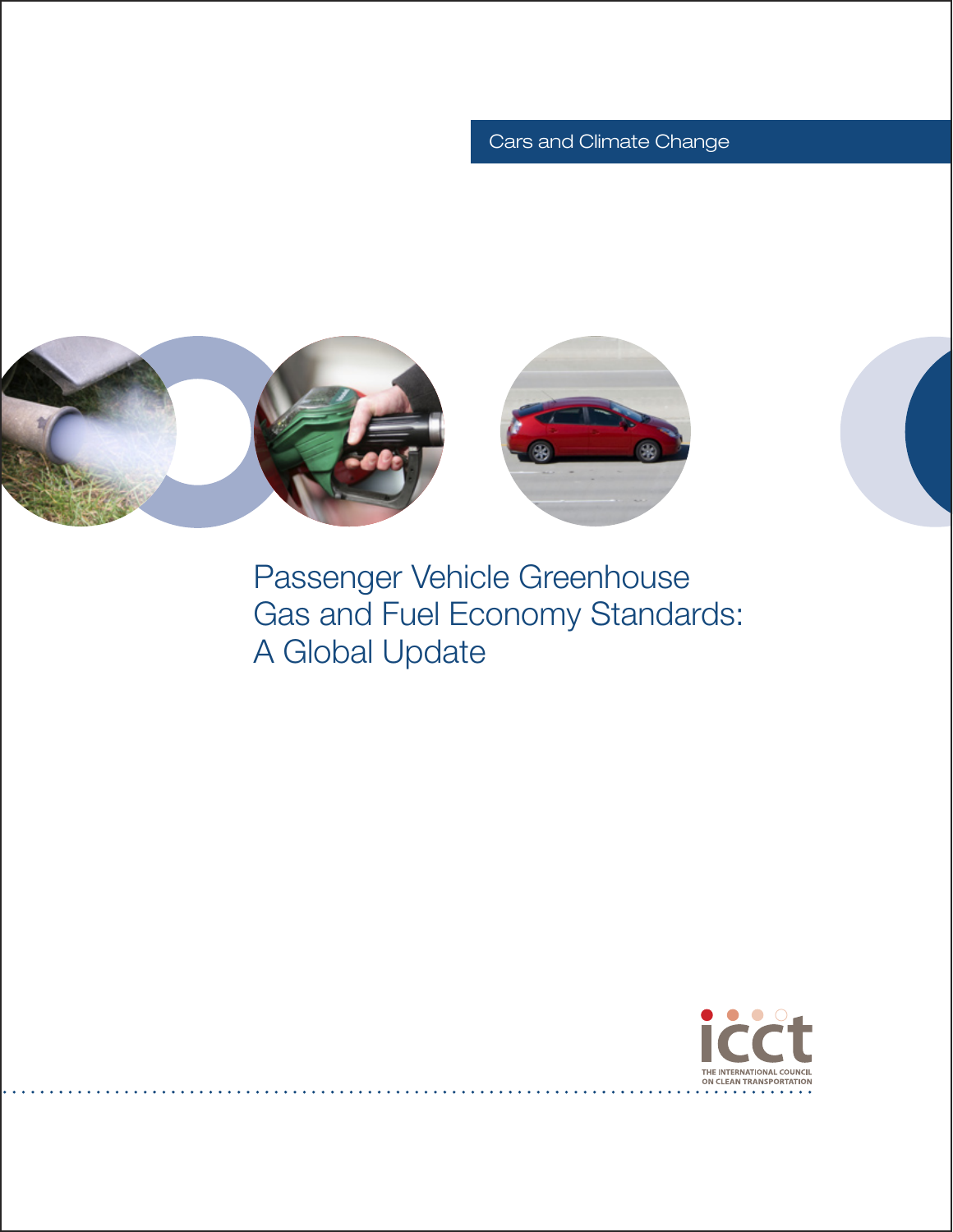

The goal of the International Council on Clean Transportation (ICCT) is to dramatically reduce conventional pollution and greenhouse gas emissions from personal, public, and goods transportation in order to improve air quality and human health, and mitigate climate change. The Council is made up of leading government officials and experts from around the world that participate as individuals based on their experience with air quality and transportation issues. The ICCT promotes best practices and comprehensive solutions to improve vehicle emissions and efficiency, increase fuel quality and sustainability of alternative fuels, reduce pollution from the in-use fleet, and curtail emissions from international goods movement.

www.theicct.org

Published by The International Council on Clean Transportation © July 2007 The International Council on Clean Transportation Designed by Big Think Studios Printed on 100% recycled paper with soy-based ink

This document does not necessarily represent the views of organizations or government agencies represented by ICCT reviewers or participants.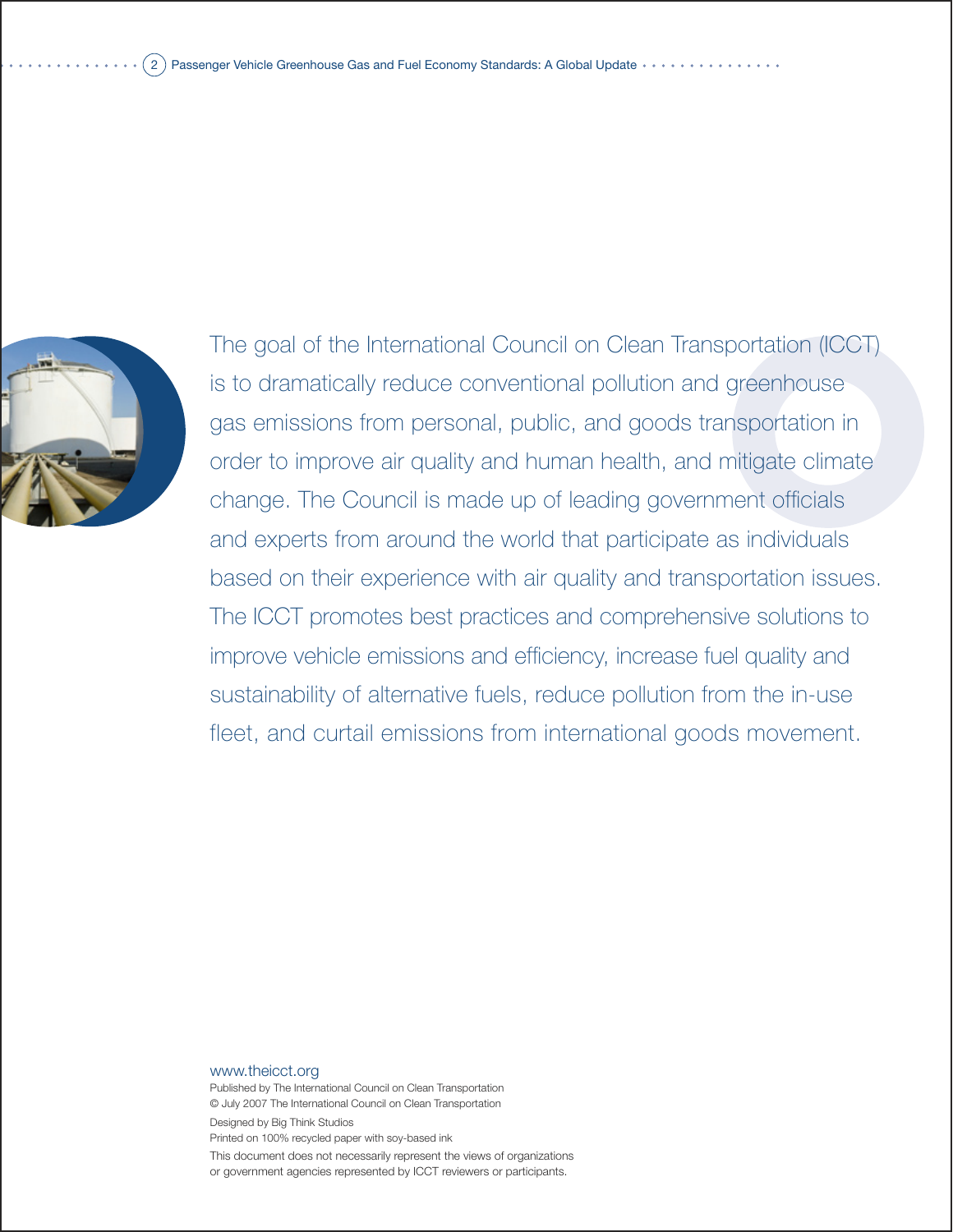

## Authors:

Feng An Innovation Center for Energy and Transportation

Deborah Gordon Transportation Policy Consultant

Hui He, Drew Kodjak, and Daniel Rutherford International Council on Clean Transportation

# Acknowledgments

The authors would like to thank our many colleagues around the world that have generously contributed their time and insight in reviewing and commenting on the draft version of this report. We would like to thank the Hewlett and Energy Foundations for making this report possible through their vision, energy and resources. We are particularly grateful to the following International Council on Clean Transportation participants who have reviewed this report and support its findings and recommendations.

Dr. Axel Friedrich Head, Environment, Transport, and Noise Division Federal Environment Agency, Germany

Mr. Hal Harvey Environment Program Director William and Flora Hewlett Foundation, USA

Dr. Dongquan He China Transportation Program Officer Energy Foundation, China

Dr. Youngil Jeong **Director** Korean Institute for Machinery and Materials, Korea

Dr. Alan Lloyd President The International Council on Clean Transportation, USA

Ms. Charlotte Pera Senior Program Officer Energy Foundation, USA

Dr. Leonora Rojas-Bracho Director General, Research on Urban and Regional Pollution National Institute of Ecology, Mexico

Ms. Anumita Roychowdhury Associate Director, Policy Research and Advocacy Centre for Science and Environment, India

Mr. Michael Walsh Chairman, Board of Directors The International Council on Clean Transportation, USA

Dr. Michael Wang Manager, Systems Assessment Section Center for Transportation Research, Argonne National Laboratory, USA

Dr. Martin Williams Head, Air and Environment Quality Division UK Department for Environment, Food and Rural Affairs, UK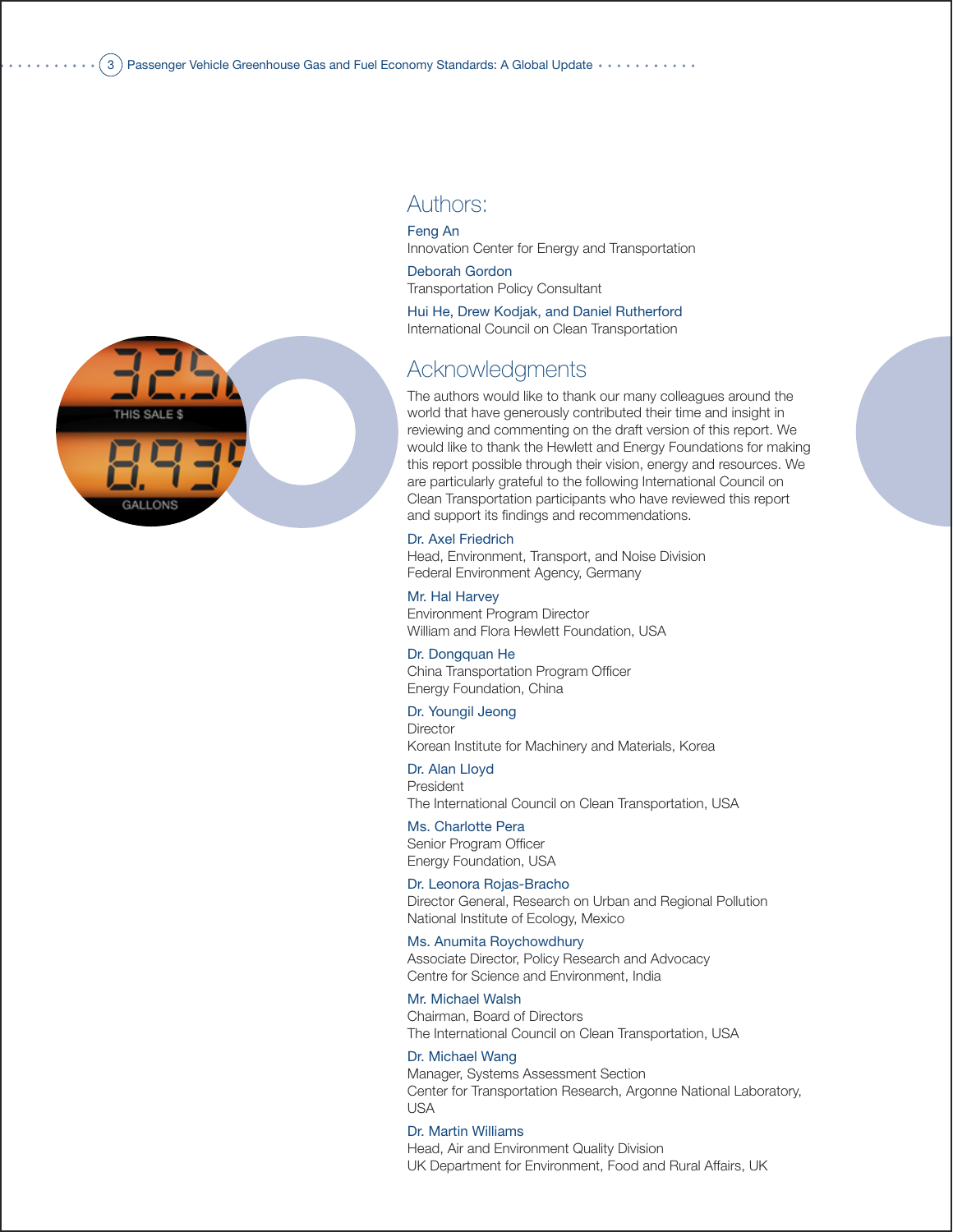# Table of contents

|                                                  | THE STATE OF VEHICLE GHG EMISSION AND FUEL ECONOMY |  |  |  |  |
|--------------------------------------------------|----------------------------------------------------|--|--|--|--|
|                                                  |                                                    |  |  |  |  |
|                                                  |                                                    |  |  |  |  |
|                                                  |                                                    |  |  |  |  |
|                                                  |                                                    |  |  |  |  |
|                                                  |                                                    |  |  |  |  |
|                                                  |                                                    |  |  |  |  |
|                                                  |                                                    |  |  |  |  |
|                                                  |                                                    |  |  |  |  |
| $\mathcal{P}$                                    | COMPARING VEHICLE STANDARDS AROUND THE WORLD 21    |  |  |  |  |
|                                                  | 2.1 OVERVIEW OF GLOBAL GHG EMISSION                |  |  |  |  |
|                                                  | 2.2 COMPARISON OF PASSENGER VEHICLE STANDARDS. 23  |  |  |  |  |
| 3                                                |                                                    |  |  |  |  |
| APPENDIX: METHODOLOGY FOR ADJUSTING STANDARDS 28 |                                                    |  |  |  |  |
|                                                  |                                                    |  |  |  |  |

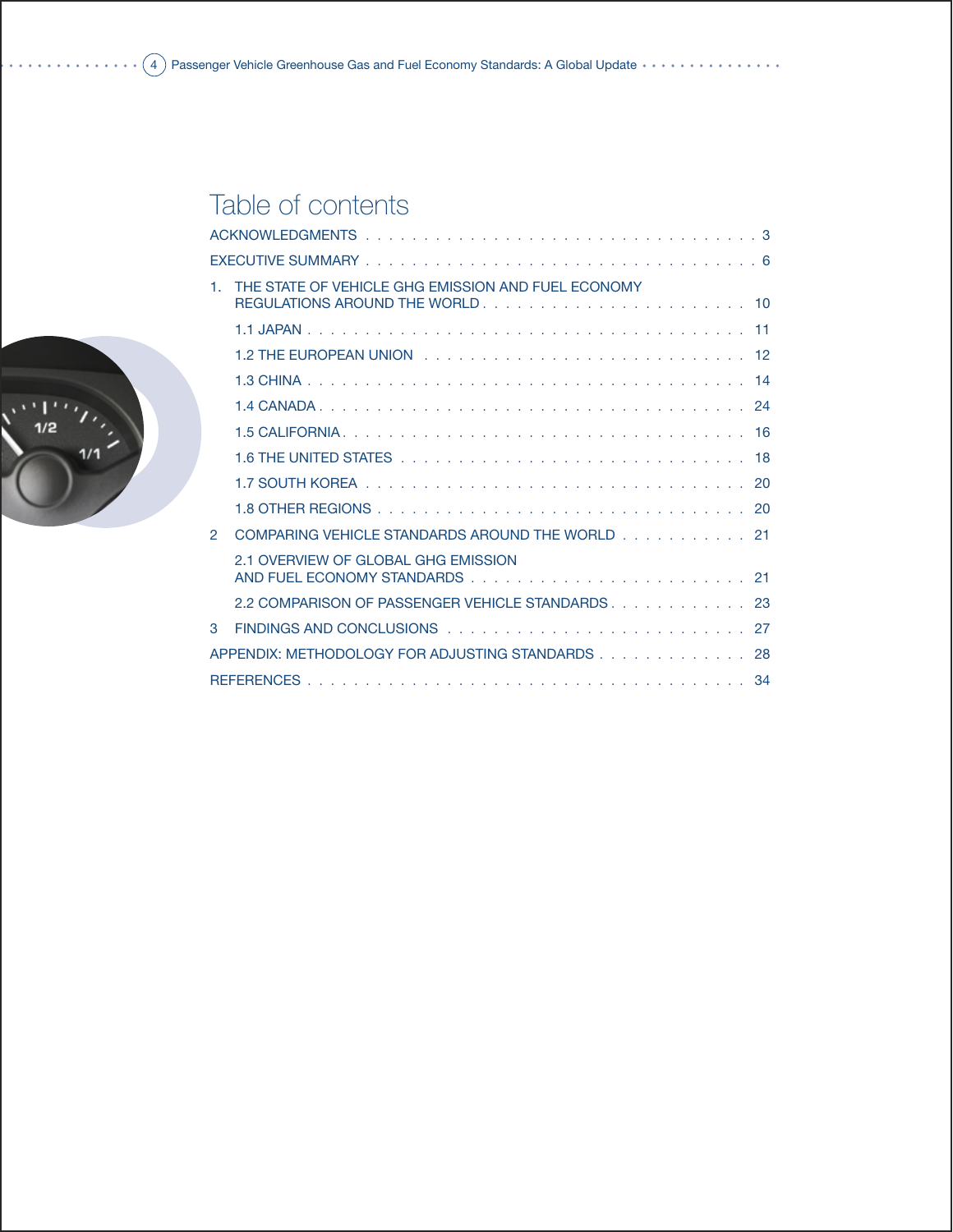# Figures

| New (2015) Japanese Standards Compared to Previous (2010) Standards. 11<br>New Versus Old Japanese Vehicle Emission Test Cycles 12 |
|------------------------------------------------------------------------------------------------------------------------------------|
|                                                                                                                                    |
|                                                                                                                                    |
|                                                                                                                                    |
| Average CO <sub>2</sub> Emission Rates (g/km) by Automakers, EU Market, 2006 13                                                    |
| California Motor Vehicle Greenhouse Gas Emission Projections 17                                                                    |
|                                                                                                                                    |
|                                                                                                                                    |
|                                                                                                                                    |
|                                                                                                                                    |
|                                                                                                                                    |
|                                                                                                                                    |
|                                                                                                                                    |

# Tables

| Table 1.   | Estimates of U.S. Light-Duty Truck Fuel Economy Targets                                                          |
|------------|------------------------------------------------------------------------------------------------------------------|
| Table 2.   | Number of Registered Passenger Vehicles (by engine size)<br>and Fleet Average Fuel Economy Levels in S. Korea 20 |
| Table 3.   | <b>Fuel Economy and GHG Emissions Standards Around the World</b> 22                                              |
| Table A-1. |                                                                                                                  |
| Table A-2. |                                                                                                                  |
| Table A-3. | Simulation Results for Gasoline Vehicle                                                                          |
| Table A-4. |                                                                                                                  |

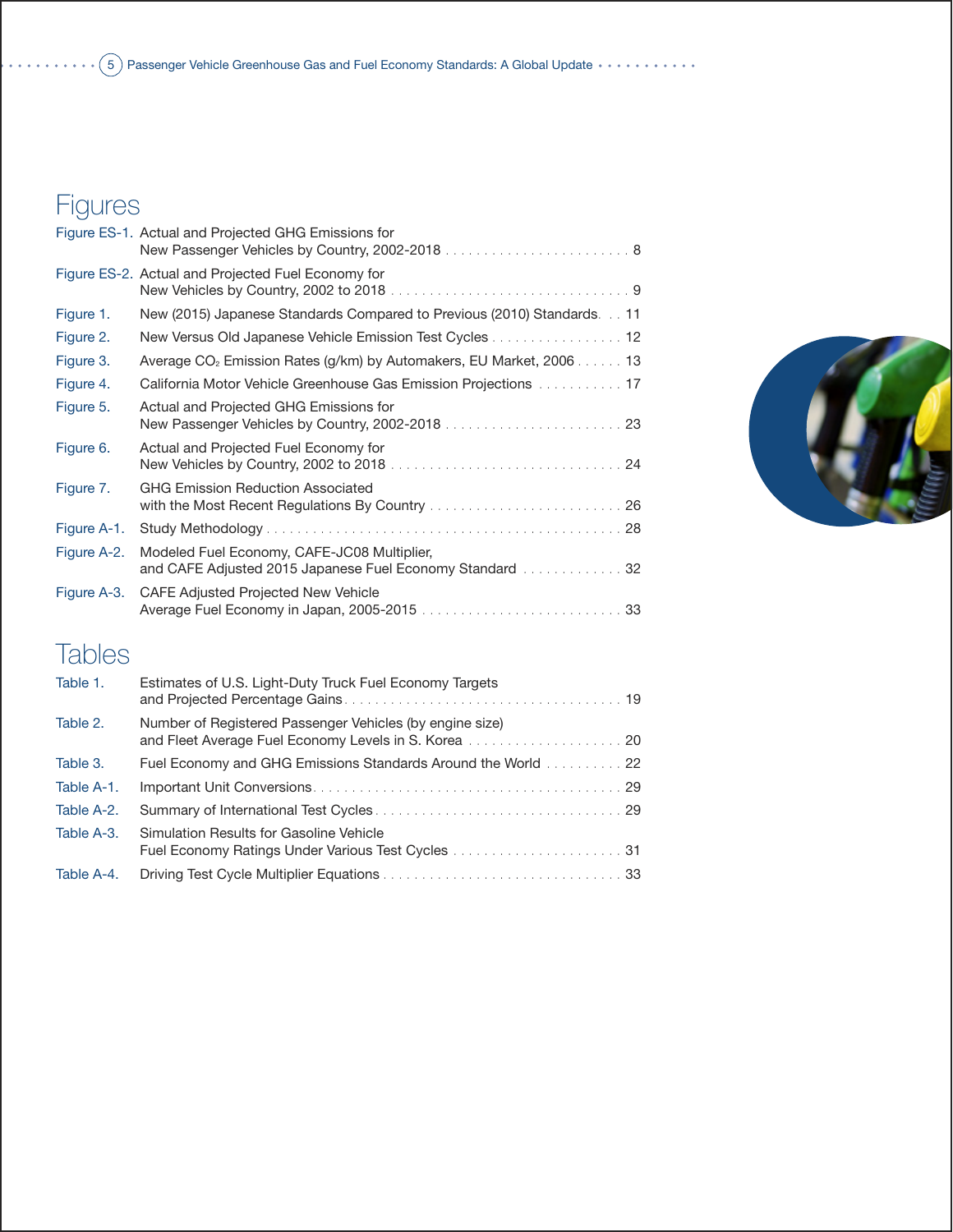

Governments around the world are currently grappling with two distinct but interconnected issues—how to reduce emissions of climatechanging greenhouse gases (GHG) and how to reduce dependence on finite, and often imported, supplies of petroleum.

Vehicle standards, either designed to reduce fuel consumption or GHG emissions, can play an important role in addressing both of these policy goals. There is a great deal of policy activity around these issues today: the European Union is working out the specific regulatory policy to reduce carbon dioxide  $(CO<sub>2</sub>)$  emissions from passenger vehicles; Canada is expected to propose new fuel economy standards in the fall; the U.S. Congress and a group of federal agencies are developing separate proposals to address fuel economy and climate change respectively; China recently revised its vehicle tax policy to diminish demand for larger, inefficient passenger vehicles; and the State of California is awaiting news on a waiver from the U.S. government to regulate GHG emissions and facing litigation from automakers for trying to do so.

### This report compares on an equal basis the

vehicle standards that have recently been put in place, updated or proposed by governments around the world to address these two policy goals. Japan and Europe currently lead, and will continue to lead, the world in controlling GHG

emissions and fuel consumption from passenger vehicles, partly due to fuel and vehicle taxation policies that favor more efficient vehicles. In terms of absolute improvement, California and Canada are posed to make the largest gains in the next decade, provided that legal and technical barriers to implementing and enforcing their standards can be overcome.

Other countries could make meaningful strides in the coming years, depending on how policy actions play out. The U.S. and China are both poised to make important decisions in coming years on the next stages of their fuel economy regulations. The most prominent U.S. proposal will bring fuel economy close to current Chinese levels, but considering these two countries together account for close to 40 percent of global sales, each will have a great deal more to do to reduce petroleum consumption in coming years (Automotive News 2007). A few countries with significant and growing vehicle sales, such as India and Mexico, are notably absent from this report and others, such as Brazil and South Korea, could enact stronger vehicle standards to support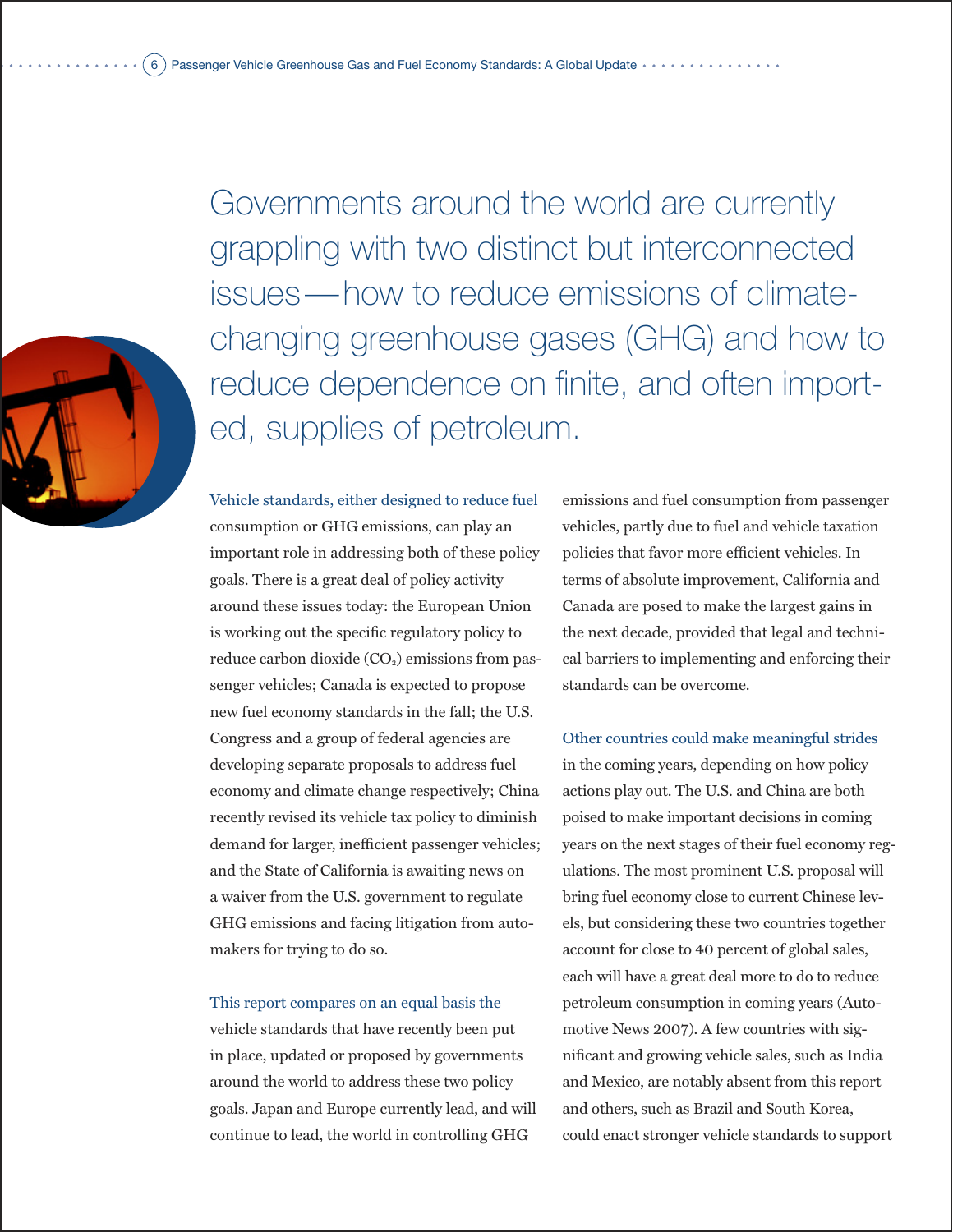#### ) Executive Summary •

their policy goals. Decisions on how to meet and enforce fuel economy or GHG emission goals will not only affect their own domestic affairs, but worldwide conditions for generations to come.

In 2004, the Pew Center on Global Climate Change published a groundbreaking report that compiled and compared GHG emission standards and passenger vehicle fuel economy from seven governments around the world. The report, *Comparison of Passenger Vehicle Fuel Economy and Greenhouse Gas Emission Standards Around the World* (An and Sauer 2004), developed a methodology for directly comparing vehicle standards in terms of European-style grams of CO<sub>2</sub> per kilometer and U.S.-style miles per gallon (mpg). Such a methodology is needed since different parts of the world use different test procedures to determine fuel consumption and GHG emissions. Since the report's publication in 2004, sustained high oil prices and the growing scientific evidence and real world consequences of global climate change have added urgency to these important vehicle performance policies, increasing the need for accessible and reliable benchmarking across jurisdictions.

This report presents a significant update to the 2004 Pew Report. Major changes in vehicle standards have occurred in Japan, Europe and the United States. In addition, the methodology of how standards are converted—in order to compare them on an equal basis—was updated to reflect a broader mix of vehicles sold in the European and Japanese markets and a new Japanese vehicle test cycle. This report identifies new fiscal policies enacted in China and Canada that are

designed to promote fuel-efficient vehicles and to discourage larger, inefficient vehicles. While these fiscal policies are not reflected in our comparisons of regulatory vehicle standards, their importance should not be overlooked or underestimated.

Important findings from this report include:

- While Japan and Europe continue to lead the world with the most stringent passenger vehicle greenhouse gas and fuel economy standards, recent regulatory actions have moved these two important governments in opposite directions.
- In 2006, Japan increased the stringency of its fuel economy standards, while Europe is in the process of weakening its  $CO<sub>2</sub>$  standards. As a result, Japan's standards are expected to lead to the lowest fleet average greenhouse gas emissions for new passenger vehicles in the world (125 g  $CO<sub>2</sub>/km$ ) in 2015.
- California's GHG emission standards for passenger vehicles are expected to achieve the greatest absolute emission reductions from any policy in the world.
- U.S. passenger vehicle standards continue to lag behind other industrialized nations, both in absolute terms as well as in the relative improvements required under current regulations to 2011. If targets under discussion in the U.S. Congress are enacted, the U.S. could move ahead of Canada, Australia, South Korean and California by 2020.

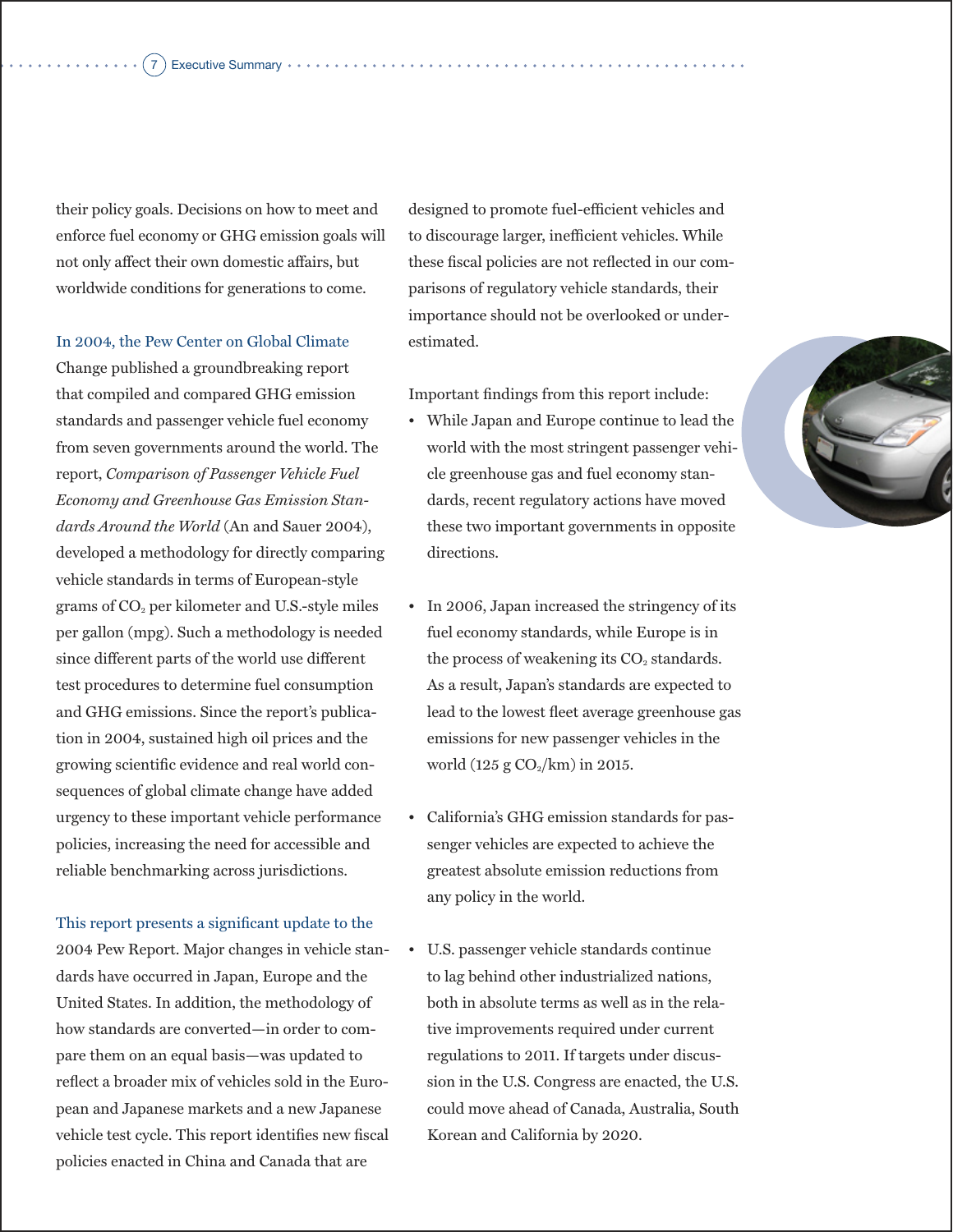

- Canada has established the world's only active feebate program with significant incentives and levies for vehicles based on fuel consumption. At the same time, Canada plans to issue an attribute-based fuel economy regulation this fall to take effect in 2011, while it continues to implement its voluntary agreement with automakers.
- The Chinese government warrants significant notice for reforming the passenger vehicle excise tax to encourage the production and purchase of smaller-engine vehicles, and to

eliminate the preferential tax rate that applied to sport utility vehicles (SUVs).

• South Korea is the only nation in the world with fuel economy standards for new passenger vehicles where fleet average fuel economy is projected to decline over the next five years. The South Korean government is considering policy options to address this negative trend.

A comparison of the relative stringency and implementation schedules of GHG emissions and fuel economy standards around the world



Note: Solid lines denote actual performance or projected performance due to adopted regulations; dotted lines denote proposed standards; Values normalized to<br>NEDC test cycle in grams of CO<sub>2</sub>-equivalent per km.

[1] For Canada, the program includes in-use vehicles. The resulting uncertainty on new vehicle fuel economy was not quantified.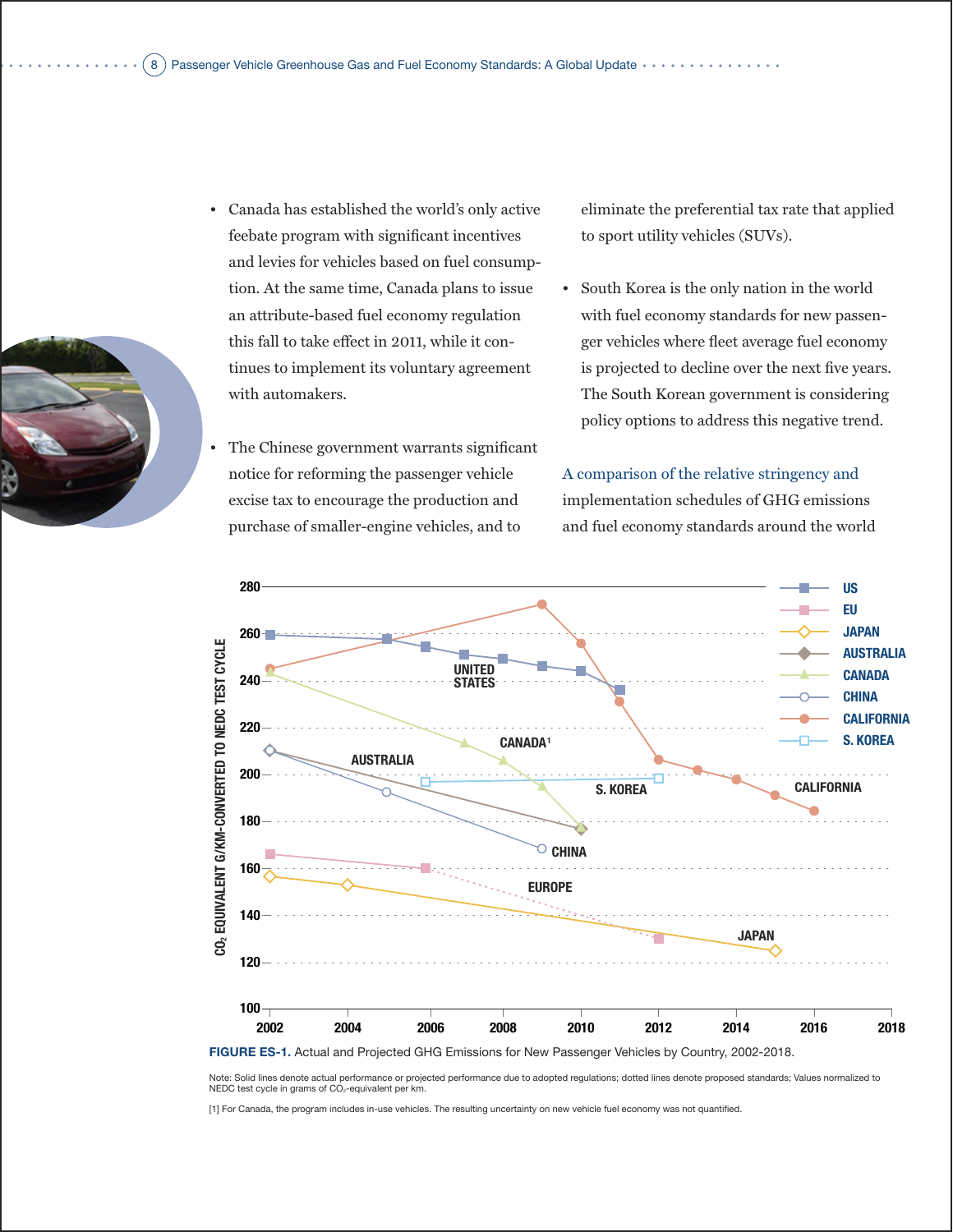#### 9) Executive Summary •

can be found in Figure ES-1 and Figure ES-2. In order to fairly compare across standards, each country's standard has been converted to units of grams of carbon dioxide equivalent per kilometer traveled on the New European Drive Cycle (NEDC) and miles per gallon on the U.S. Corporate Average Fuel Economy (CAFE) test procedure.

Vehicle performance standards serve multiple priorities—simultaneously mitigating petroleum dependency, reducing greenhouse gas emissions and increasing consumer welfare.

Achieving the maximum feasible standard is a careful regulatory balance that is strengthened by robust benchmarking. This benchmarking exercise proves that there is substantial room for improvement by many governments' policies. Building on this work, future analyses will examine the significant role that regulatory design issues can play in ameliorating competitiveness concerns while achieving ambitious targets.





**FIGURE ES-2.** Actual and Projected Fuel Economy for New Passenger Vehicles by Country, 2002-2018.

[1] The relative stringency of Europe's CO2-based standards is enhanced under a fuel economy standard because diesel vehicles achieve a boost in fuel economy ratings due to the higher energy content of diesel fuel.

[2] For Canada, the program includes in-use vehicles. The resulting uncertainty of this impact on new vehicle emissions was not quantified.

[3] Shaded area under the California trend line represents the uncertain amount of non-fuel economy related GHG reductions (N2O, CH4, HFCs, and upstream emissions related to fuel production) that manufacturers will generate from measures such as low-leak, high efficiency air conditioners, alternative fuel vehicles, and plug-in hybrid electric vehicles.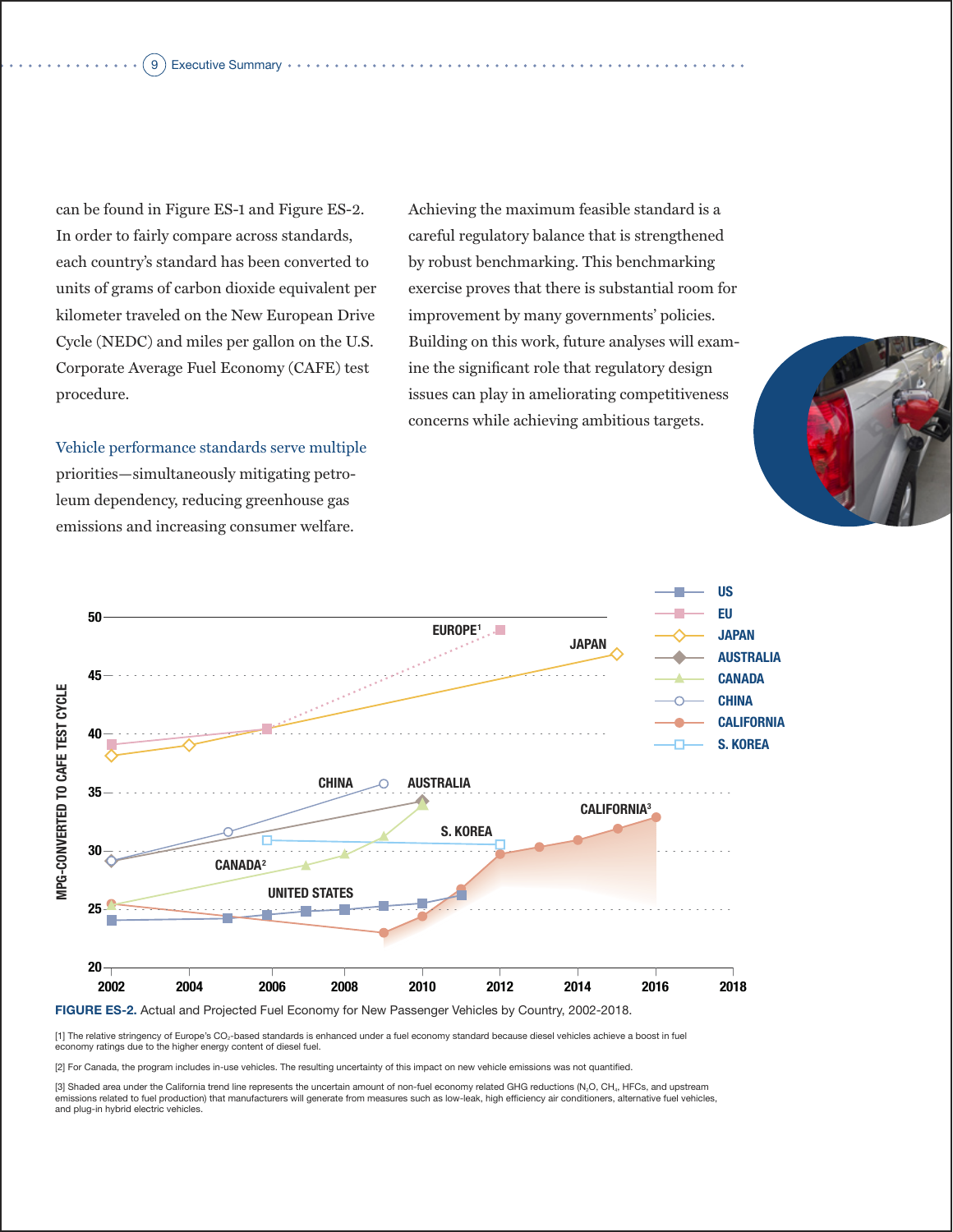# 1. The State of Vehicle GHG Emission and Fuel Economy Regulations Around the World

Nine government entities worldwide—Japan, the European Union, United States, California, Canada, China, Australia, South Korea, and Taiwan, China—have proposed, established, or are in the process of revising light-duty vehicle fuel economy or GHG emission standards. Of the 30 Organization for Economic Cooperation and Development (OECD) nations, only five—Iceland, Mexico, Norway, Switzerland, and Turkey—do not currently have programs to reduce GHG emissions or petroleum use from passenger vehicles.

A number of different test procedures, formulas, baselines, and approaches to regulating fuel economy and GHG emissions have evolved over the last several decades. The policy objectives of these regulations vary depending on the priorities of the regulating body, but most standards are applied to new vehicles in order to reduce either fuel consumption or GHG emissions. There are important differences between these two approaches. Fuel economy standards seek to reduce the amount of fuel used by the vehicle per distance driven. Methods to do so may include more efficient engine and transmission technologies, improved aerodynamics, hybridization, or improved tires. GHG emission standards, on the other hand, may target either  $CO<sub>2</sub>$  or the whole suite of GHG emissions from the vehicle, such as refrigerants from the air conditioning system or

nitrous oxide  $(N_2O)$  from the catalytic converter. GHG emissions standards may even extend beyond the vehicle to encompass the GHG emissions generated from the production of fuels.

The four largest automobile markets— North America, the European Union, China, and Japan—approach these new vehicle standards quite differently. Within North America alone, a wide variety of approaches have been taken: the U.S. federal government has relied on CAFE standards requiring each manufacturer to meet specified fleet average fuel economy levels for cars and light trucks<sup>1</sup>; the state of California has passed fleet average GHG emission standards for new vehicles sold in the state; and Canada's voluntary agreement with automakers is intended to reduce GHG emissions from new and in-use vehicles. The European Union recently announced that it would replace a voluntary agreement with automakers with an enforceable regulatory program because automakers were not on track to meet their voluntary targets. China and Japan have set tiered, weight-based fuel economy standards. Japan's standards allow for credits and trading between weight classes, while China sets minimum standards that every vehicle must achieve or exceed.

Certification of GHG emission and fuel economy performance for new vehicles is based on test procedures intended to reflect real world driving conditions and behavior in each country. The European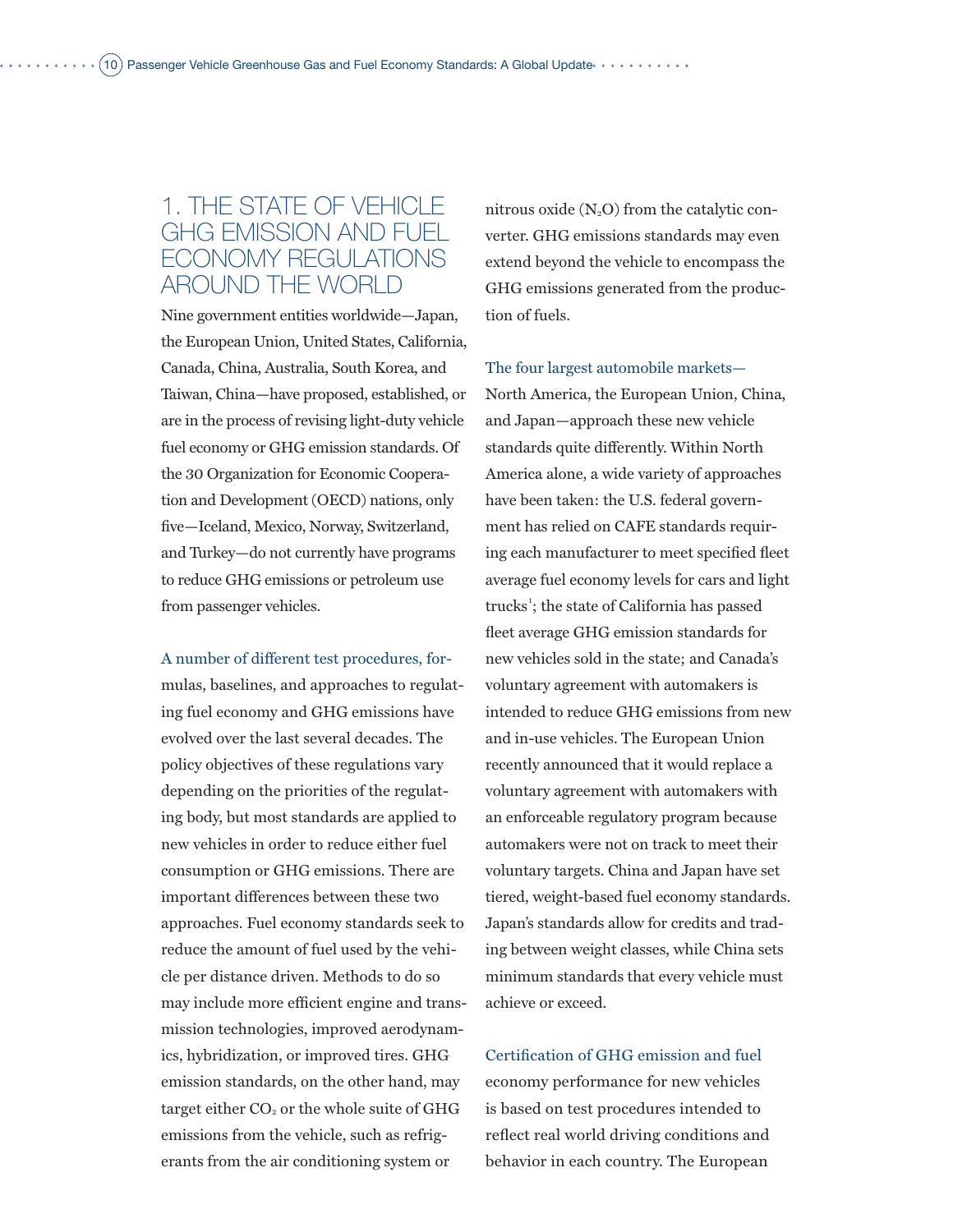Union, Japan, and the U.S. have each established their own test procedures. China and Australia use the European Union's test procedures. California, Canada, and Taiwan, China follow the U.S. CAFE test procedures, while South Korea adopts the U.S. City test procedure."

### 1.1 Japan

The Japanese government first established fuel economy standards for gasoline and diesel powered light-duty passenger and commercial vehicles in 1999 under its "Top Runner" energy efficiency program. Fuel economy targets are based on weight class, with automakers allowed to accumulate credits in one weight class for use in another, subject to certain limitations. Penalties apply if the targets are not met, but they are minimal. The effectiveness of the

standards is enhanced by highly progressive taxes levied on the gross vehicle weight and engine displacement of automobiles when purchased and registered. These financial incentives promote the purchase of lighter vehicles with smaller engines. For example, the Japan Automobile Manufacturers Association estimates that the owner of a subcompact car (750 kg curb weight) will pay \$4,000 less in taxes relative to a heavier passenger car (1,100 kg curb weight) over the lifetime of the vehicle (JAMA 2007).

In December 2006, Japan revised its fuel economy targets upward, and expanded the number of weight bins from nine to sixteen (Figure 1). This revision took place before the full implementation of the previous standards because the majority of vehicles sold in Japan in 2002 already met or exceeded the 2010 standards. This new standard is



**FIGURE 1.** New (2015) Japanese Standards Compared to Previous (2010) Standards.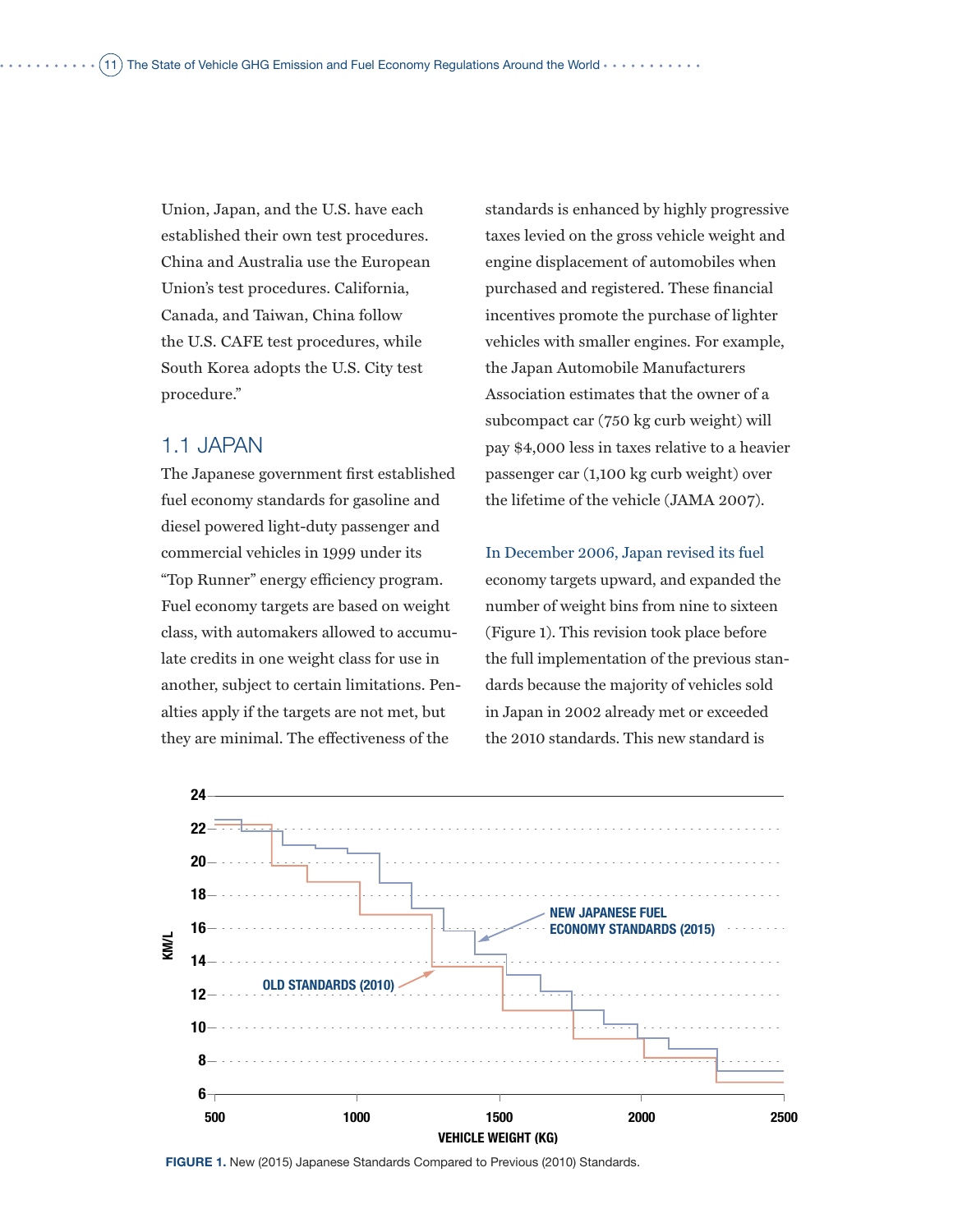projected to improve the fleet average fuel economy of new passenger vehicles from 13.6 km/L in 2004 to 16.8 km/L in 2015, an increase of 24 percent. Based on our analysis, the new target reaches an average of 125  $g/km$  for  $CO<sub>2</sub>$  emissions on the NEDC test cycle (see Figure 5).

### In 2010 Japan will introduce a new test

cycle, the JC08, to measure progress toward meeting the revised 2015 targets. Relative to the previous 10-15 test cycle, the JC08 test cycle is longer, has higher average and maximum speeds and requires more aggressive acceleration. These differences are illustrated in Figure 2.

According to the Japanese government, the

JC08 cycle's higher average speed<sup>2</sup>, quicker acceleration, and new cold start increased the stringency of the test by 9 percent. The

government determined the relative stringency by measuring fuel economy of 2004 model year vehicles under each test cycle. The fleet average fuel economy for MY2004 vehicles was 15.0 km/L under the 10-15 test cycle (MLIT 2006) and 13.6 km/L under the JC08 test cycle (ANRE/MLIT 2006). The more-rigorous JC08 test cycle serves to further increase the stringency of the 2015 standards beyond the difference seen in Figure 1.

## 1.2 The European Union

A decade ago, the European Union entered into a series of voluntary agreements with the associations of automobile manufacturers that sell vehicles in the European market to reduce  $CO<sub>2</sub>$  tailpipe emissions. These agreements apply to each manufacturer's new vehicle fleet, and set an industry-wide target of 140 grams  $CO<sub>2</sub>$  per kilometer. (Other GHGs were not included in the agree-



**FIGURE 2.** New Versus Old Japanese Vehicle Emission Test Cycles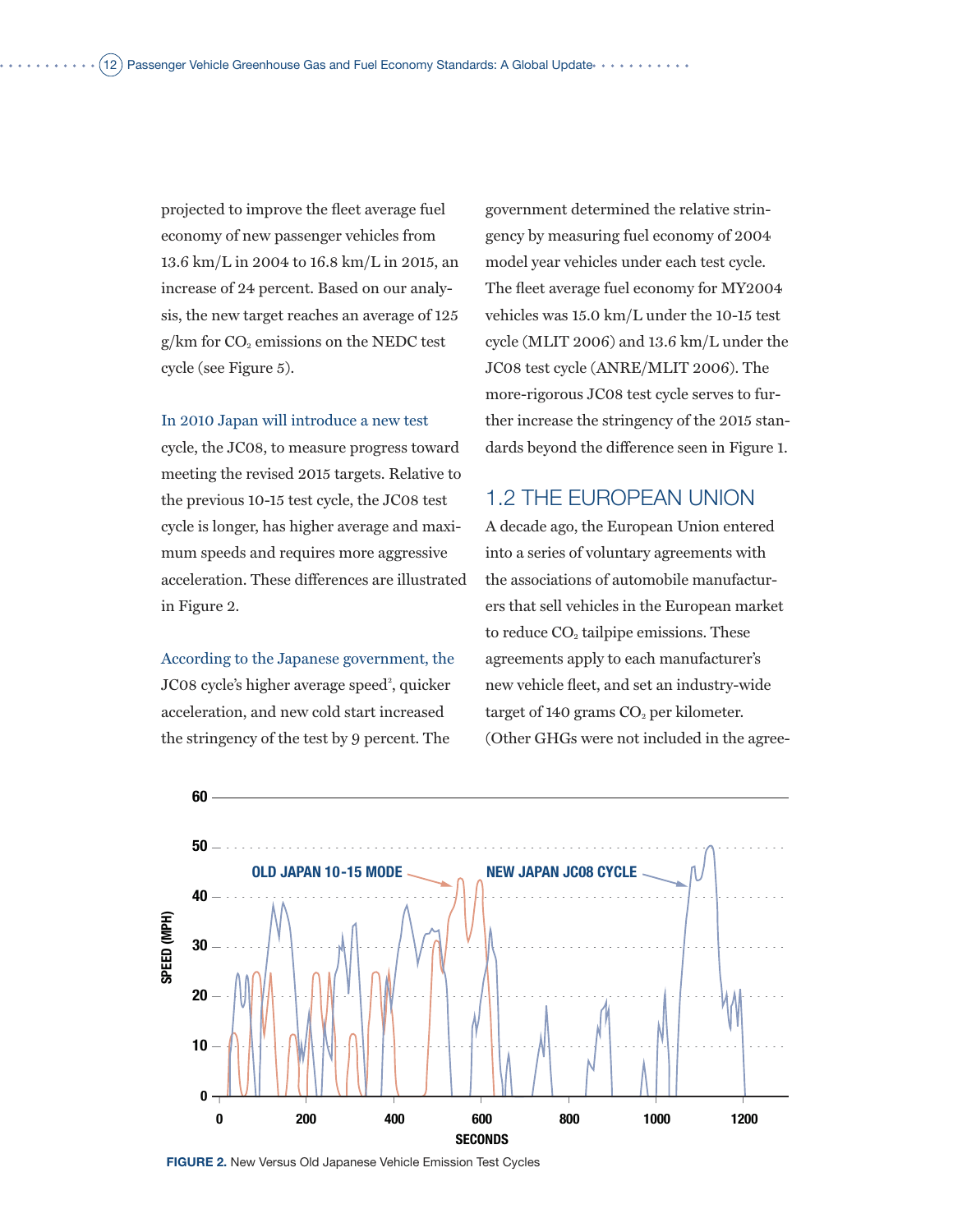ment.) This target was designed to achieve a 25 percent reduction in  $CO<sub>2</sub>$  emissions from passenger cars from 1995. The original agreement with the European Car Manufacturers Association (ACEA) had an initial compliance date of 2008, while the Asian manufacturers (represented by South Korean and Japanese associations, KAMA and JAMA) were given until  $2009$  to comply<sup>3</sup>.

### Current trends strongly suggest that the auto-

makers will not comply with the 2008 target. In 2006, manufacturer-fleet average  $CO<sub>2</sub>$ emissions ranged from 142–238 g/km, with an industry-wide average of 160 g/km (Figure 3). By 2008, the passenger vehicle fleet average  $CO<sub>2</sub>$  emissions are projected to reach 155 g/km instead of the 140 g/km target.

### In its 2007 review of the EU  $CO<sub>2</sub>$  and

cars strategy, the European Commission announced that the EU objective of 120 g  $CO<sub>2</sub>/km$  by 2012 would be met through an "integrated approach". In June 2007, the Council of Environment Ministers formally adopted a resolution to approve the shift to mandatory standards and an integrated approach to achieve 120 g/km, with carmakers achieving 130 g/km through technical improvements and the remaining 10 g/km coming from complementary measures. Those measures could include efficient tires and air conditioners, tire pressure monitoring systems, gear shift indicators, improvements in light-commercial vehicles, and increased use of biofuels. The Commission

has announced that it will propose a legislative framework for vehicle standards and complementary policies if possible in 2007 and, at the latest, by 2008. The Council expressed a desire to include a longer-term vehicle emissions target for 2020 within the context of an overall strategy to address climate change.

### The Council of Environment Ministers

insisted that the regulatory framework should be as competitively neutral as possible. A review of 2006 data on European passenger vehicles and  $CO<sub>2</sub>$  emissions reveals a wide range of fleet averages from 142 to 238



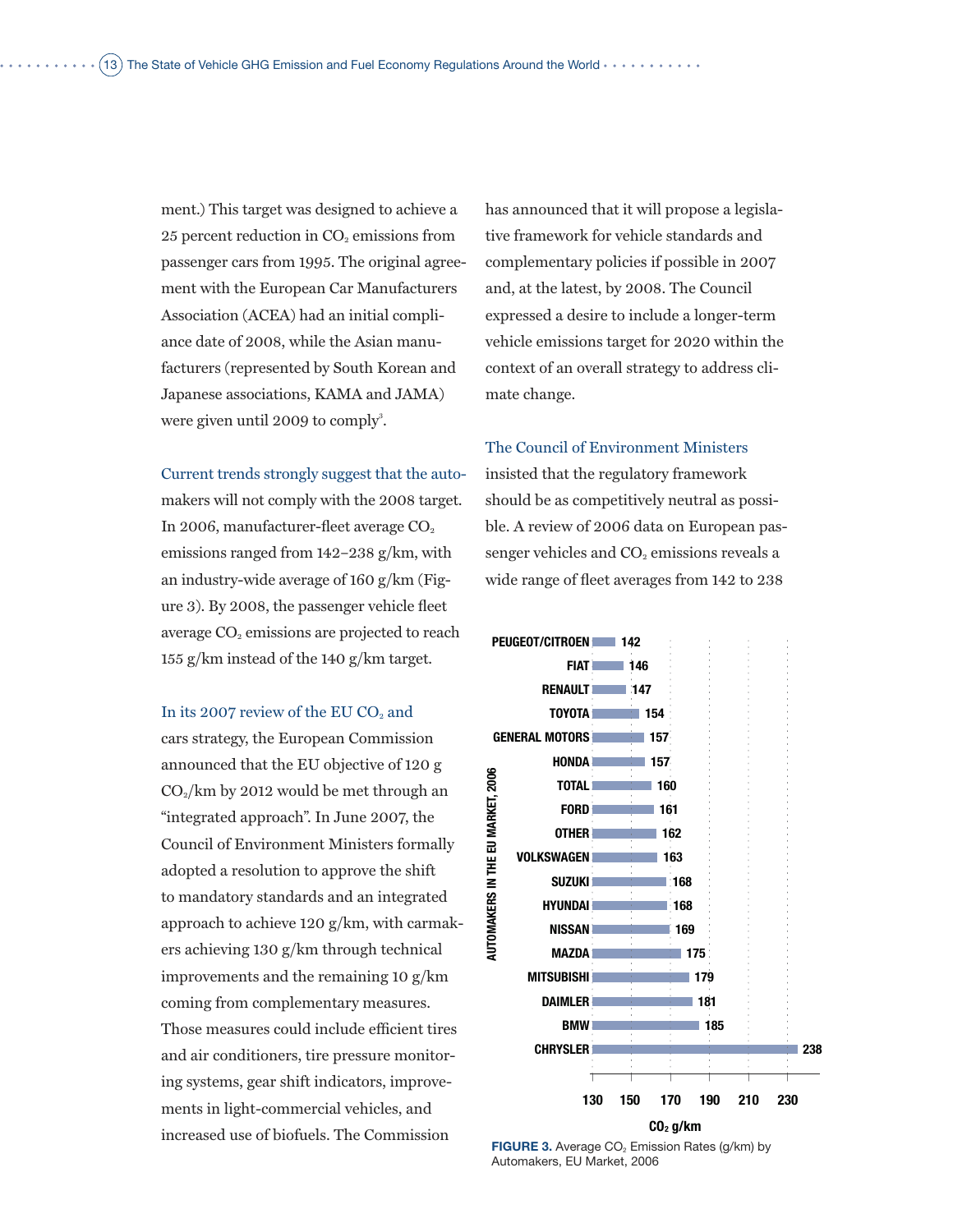$g \text{CO}_2$ /km. Several European automakers— Peugeot/Citroen, Fiat, Renault, and Volkswagen—are currently selling vehicles with lower  $CO<sub>2</sub>$  emissions in the EU than most Asian manufacturers. This gives these European automakers an advantage in their own market under the forthcoming  $CO<sub>2</sub>$  standards. However, two of the three German auto manufacturers—BMW and Daimler have relatively high CO<sub>2</sub> emissions, while Volkswagen is much closer to the 2006 EU fleet-wide average of 160 g/km. The recent sale of Chrysler has helped Daimler substantially lower its passenger fleet  $CO<sub>2</sub>$  emissions.

### 1.3 China

China is one of the newest entrants to the field of regulating vehicular fuel economy. Since 2005, the country's rapidly growing new passenger vehicle market has been subject to fuel economy standards, which are geared toward reducing China's dependence on foreign oil and encouraging foreign automakers to bring more fuel-efficient vehicle technologies to the Chinese market. The new standards set up maximum fuel consumption limits by weight category and are implemented in two phases. Phase 1 took effect on July 1, 2005 for new models and a year later for continued models. Phase 2 is due to take effect on January 1, 2008 (new models) and January 1, 2009 (continued models). According to a recent study by CATARC, Phase 1 has increased overall passenger vehicle (including SUVs) fuel efficiency by approximately 9 percent, from 26 mpg in 2002 to 28.4 mpg in 2006, despite increases

in gross weight and engine displacement (CATARC 2007).

China has recently revised its taxation of motor vehicles to strengthen incentives for the sale and purchase of vehicles with smaller engines. The taxation has two components: an excise tax levied on automakers and a sales tax levied on consumers. The excise tax rates are based on engine displacement. In 2006, the Chinese government updated excise tax rates to further encourage the manufacture of smaller-engine vehicles. Specifically, the tax rate on small-engine (1.0-1.5 liter) vehicles was cut from 5 to 3 percent, while the tax rate on vehicles with larger-engines (more than 4 liters) was raised from 8 to 20 percent. Also, as the preferential 5 percent tax rate that applied to SUVs has been eliminated, all SUVs are now subject to the same tax schedule as other vehicles with the same engine displacement.

### 1.4 CANADA

Canada's Company Average Fuel Consumption (CAFC) program was introduced in 1976 to track the fuel consumption of the new light duty vehicle fleet. CAFC is similar to the U.S. CAFE program with the exception that the CAFC program does not distinguish between domestic and imported vehicles. Also, the CAFC program has been voluntary since Canadian automakers made a commitment to meet the targets in the early 1980s. The fuel consumption goals set out by the program have historically been equivalent to CAFE standards. Since Cana-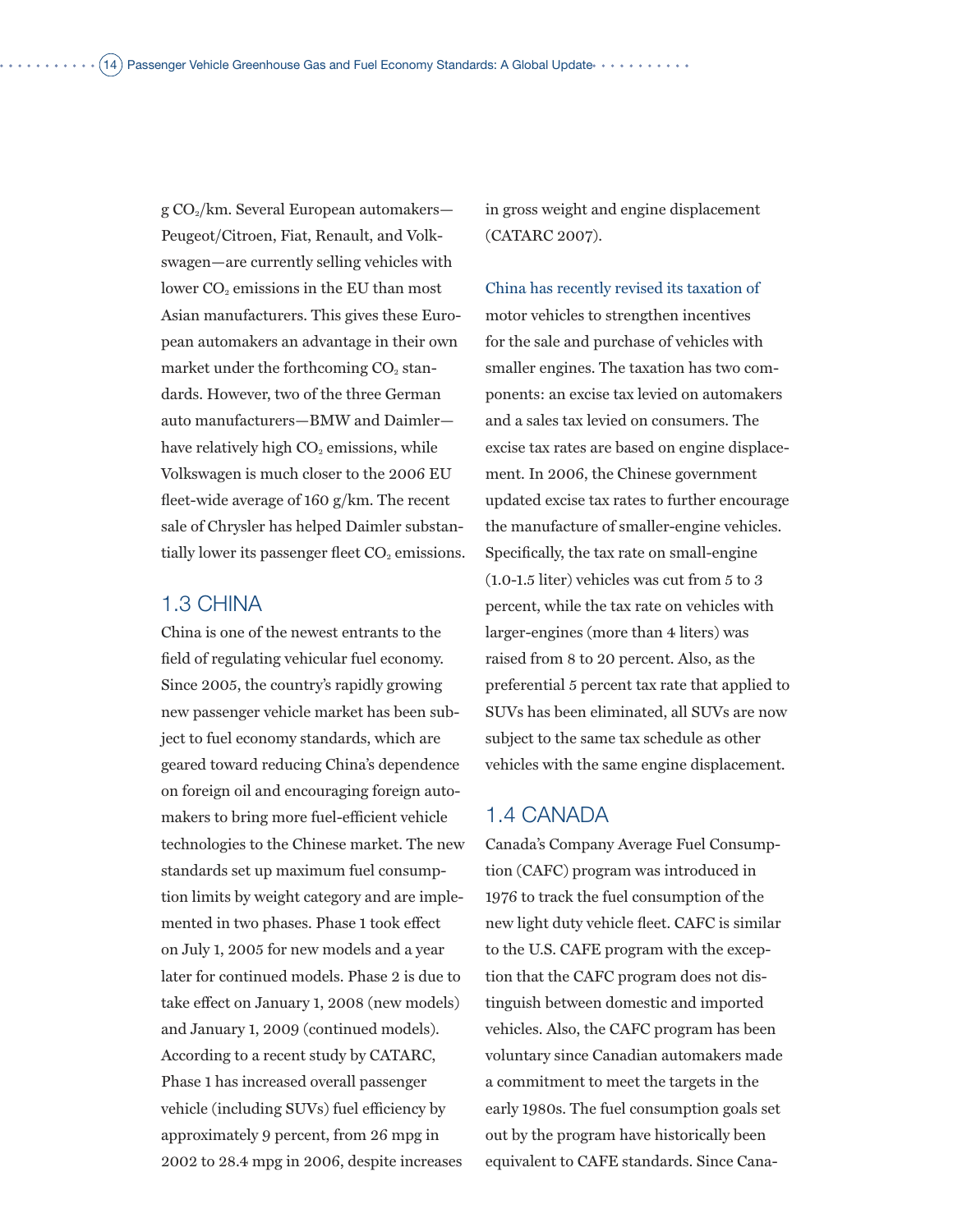dian consumers tend to buy more fuel-efficient vehicles than U.S. consumers, the auto industry, as a whole, has consistently met or exceeded CAFC targets.

In 2000, the Government of Canada signaled its intention to seek significant improvements in GHG emissions under a voluntary agreement with automakers. Negotiations culminated in 2005 with the signing of a voluntary Memorandum of Understanding (MOU) between the government and automakers. Under the MOU, the automakers committed to reducing on-road GHG emissions from vehicles by 5.3 megatonnes  $CO<sub>2</sub>$  equivalent  $(CO<sub>2</sub>eq)$ per year in 2010 (MOU 2005). The 5.3 Mt target is measured from a "reference case" level of emissions based on a 25 percent reduction target in fuel consumption that is designed to reflect the actions of automakers that would have occurred in the absence of action on climate change. Under the MOU, automakers can receive credits for reductions in:  $CO<sub>2</sub>$  achieved by reducing vehicle fuel consumption; exhaust  $N_2O$  and methane (CH4) emissions; hydrofluorocarbon (HFC) emissions from air-conditioning systems; and reductions in the difference between lab-tested and actual in-use fuel consumption. Since the MOU covers all GHGs emitted by both the new and in-use vehicle fleet, the need to improve new vehicle fuel efficiency will depend on what other GHG reductions will be achieved by industry and counted towards the target. For this reason, the impact of the MOU on fuel

efficiency of the new fleet cannot be forecast with precision. The MOU includes three interim reduction goals for 2007, 2008 and 2009, and a report on progress to the 2007 goal is due in mid-2008.

In October 2006, the Canadian government announced a number of additional measures to reduce air pollutants and GHG emissions. Among these measures was a commitment to formally regulate motor vehicle fuel consumption beginning with the 2011 model year, signaling the end of the voluntary CAFC program. The government plans to issue a consultation paper on the development of these standards in the fall of 2007.

In the 2007 budget, the Canadian Government also introduced a program called the Vehicle Efficiency Incentive (VEI), which came into effect March 2007. The program includes a rebate and tax component, both of which are based on vehicle fuel efficiency. The performance-based rebate program, run by Transport Canada, offers \$1,000 to \$2,000 for the purchase or long-term lease (12 months or more) of an eligible vehicle. Transport Canada maintains a list of the eligible vehicles, which currently includes new cars achieving 6.5 L/100km (36 mpg) or better, new light trucks getting 8.3L/100km (28 mpg) or better, and new flexible fuel vehicles with combined fuel consumption E85 ratings of 13L/100km (18 mpg of combined fuel) or better (Transport Canada 2007). The new excise tax, called a "Green Levy", is administered by the Canada Revenue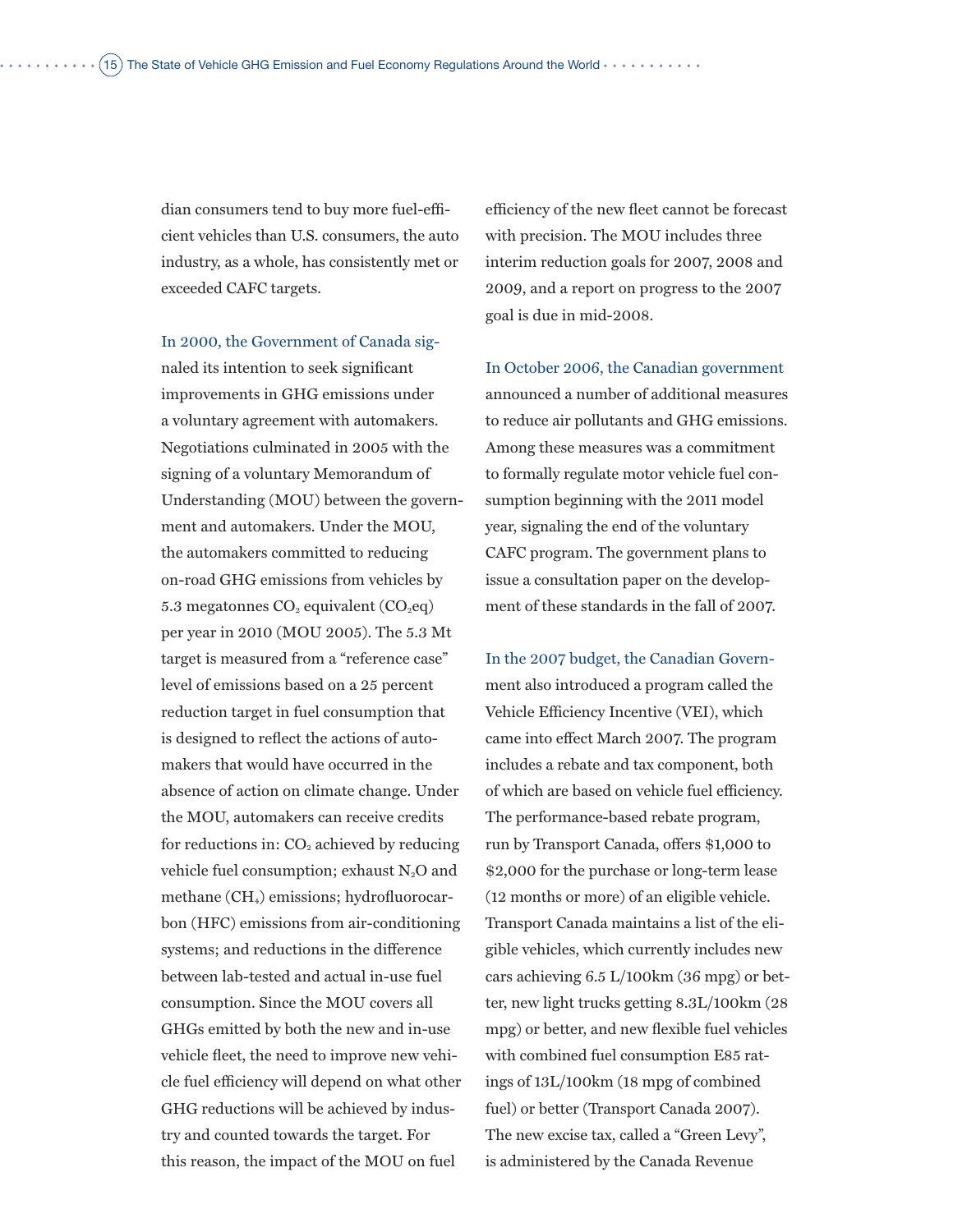Agency on inefficient vehicles. The sliding tax of up to \$4,000 applies only to passenger cars with a weighted average fuel consumption of 302 g  $CO<sub>2</sub>/km$  or greater and 18 mpg or less (Canada Revenue Agency 2007).

In addition to actions taken by the federal government, some Canadian provinces have also announced their own plans to further reduce GHG emissions from motor vehicles. The provinces of Québec, British Columbia and Nova Scotia have announced plans to adopt new vehicle standards that are consistent with California's GHG emission standard.

### 1.5 California

In 2002, California enacted the first state law (AB 1493) requiring GHG emission limits from motor vehicles<sup>4</sup>. As directed by the statute, the California Air Resources Board (CARB) issued regulations in September 2004 limiting the "fleet average greenhouse gas exhaust mass emission values from passenger cars, light-duty trucks, and mediumduty passenger vehicles" (California Code of Regulations 2004). The fleet average caps first apply to model year 2009 vehicles. The standards become more stringent annually, so that by 2016, the new vehicle fleet average standard would be 30 percent below the 2009 level.

Baseline GHG emissions as of 2004 were estimated at 386,600 CO<sub>2</sub> equivalent tons per day. The California Air Resources Board (CARB) estimates that the proposed GHG

emission standards will reduce projected GHG emissions from the full light-duty vehicle fleet from baseline levels by 17 percent in 2020 and by 25 percent in 2030 (CARB 2004). After accounting for increases in vehicle miles traveled (VMT), GHG emissions are expected to stabilize around 2007 levels until 2020, with a modest increase from 2020 to 2030 as shown in Figure 4.

The California standards cover the whole suite of GHG emissions related to vehicle operation and use. These include:

- $CO<sub>2</sub>$ , CH<sub>4</sub> and N<sub>2</sub>O emissions resulting directly from vehicle operation;
- $CO<sub>2</sub>$  emissions resulting from energy consumption in operating the air conditioning (A/C) system;
- HFC emissions from the A/C system due to either leakage, losses during recharging, or release from scrappage of the vehicle at the end of life; and
- Upstream emissions associated with the production of the fuel used by the vehicle.

Reductions of non-fuel economy-related GHG emissions are expected to come from a variety of measures. Methane emissions are present in vehicle exhaust at low levels, and three-way catalysts are an effective means of lowering these emissions. Nitrous oxide  $(N_2O)$  emissions from mobile sources accounted for 13 percent of total U.S. N<sub>2</sub>O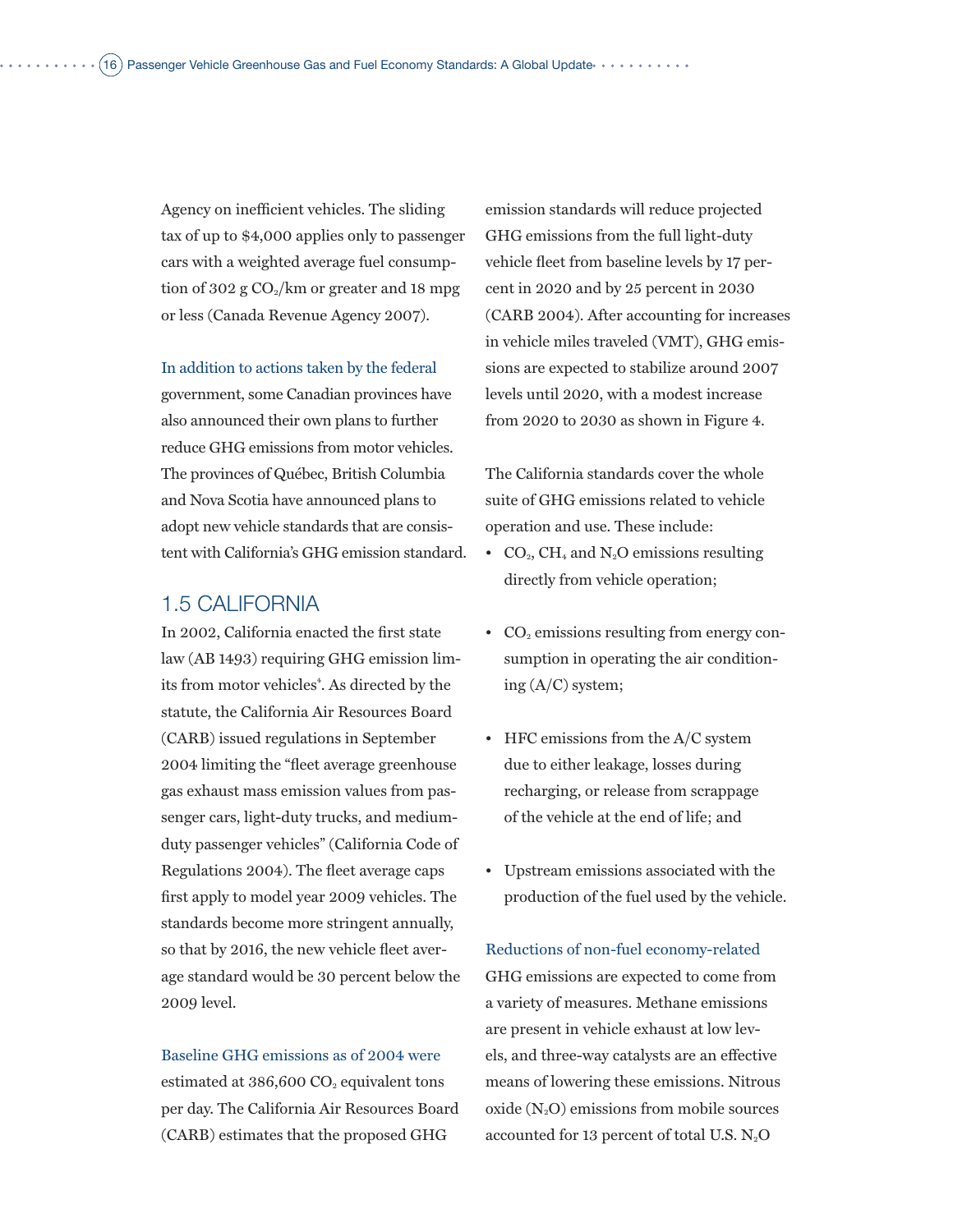emissions in 2001. A recent pilot study of N2O emissions from vehicles found that certain newer vehicles have substantially lower N<sub>2</sub>O emissions than 1990s vintage vehicles, but the technical reason has not been determined (CARB 2004). The use of improved compressors, reduced refrigerant leakage systems, and alternative refrigerants in mobile air conditioners could also lead to substantial GHG reductions<sup>5</sup>. Alternative fuel vehicles, including plug-in hybrids, can generate credits for the vehicle manufacturer in proportion to the upstream emissions mitigated by an alternative fuel and the amount of that fuel used over a year (CARB 2004).

Since their passage, the California standards have been adopted by eleven other states.

If the program withstands legal challenge, these standards will reduce GHG emissions from more than one in three new vehicles sold in the U.S., impacting emissions from the entire U.S. vehicle fleet.

In December 2005, California requested a waiver from the U.S. Environmental Protection Agency (EPA), as required by Section 209 of the Clean Air Act, to promulgate GHG emission regulations. EPA delayed its response until the U.S. Supreme Court settled the question as to whether the Clean Air Act granted the Agency the authority to regulate  $CO<sub>2</sub>$ . With the April 2007 Massachusetts v. EPA Supreme Court decision identifying  $CO<sub>2</sub>$  as an air pollutant recognized under the Clean Air Act, California's waiver has a greater likelihood of approval.



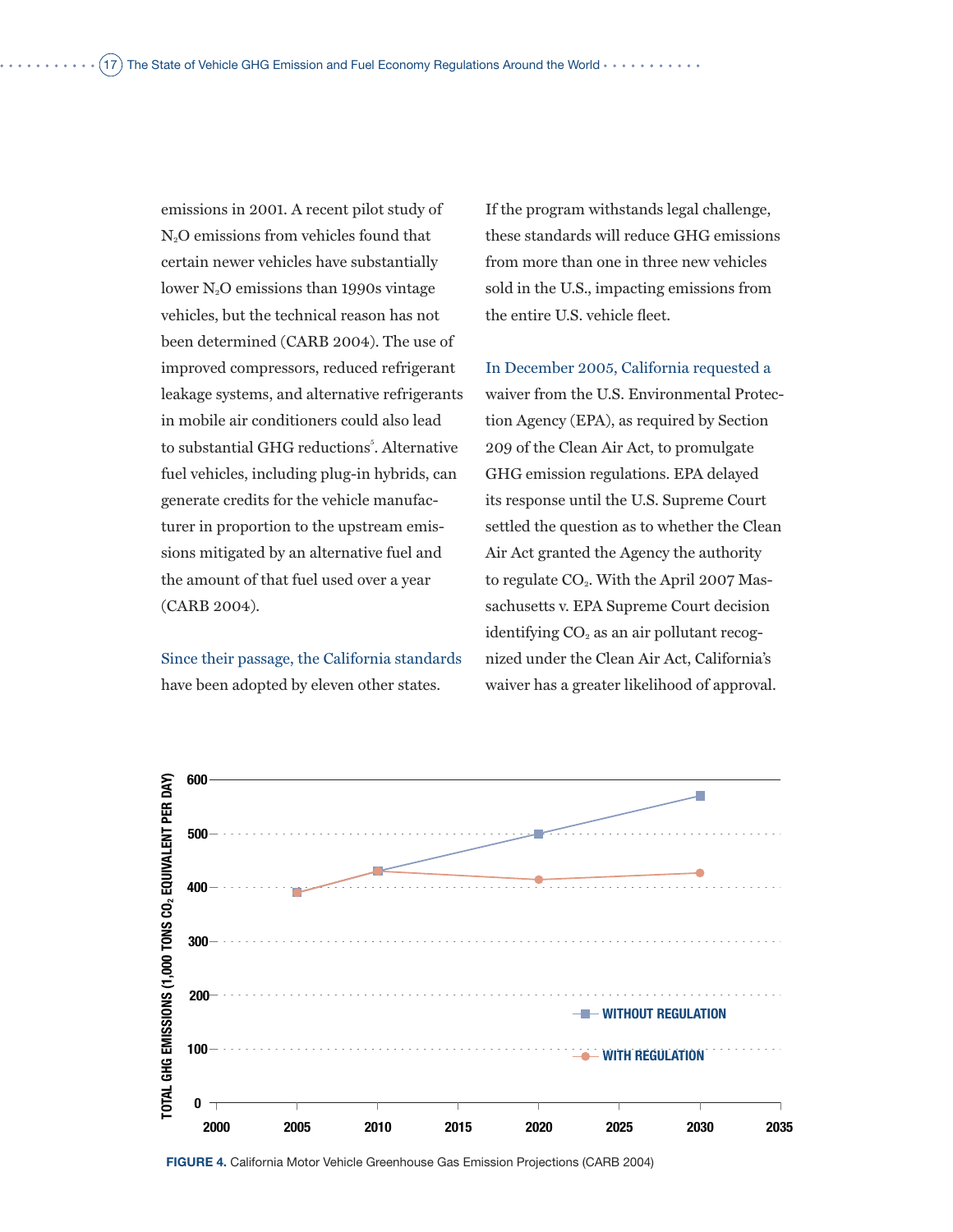## 1.6 The United States

The U.S. adopted its CAFE standards as part of a broad energy policy package in the wake of the 1973 oil crisis. At the time the standards were adopted, the expressed goal was to reduce the country's dependence on foreign oil; environmental outcomes were not an explicit policy goal. The CAFE standards are set by the National Highway Traffic and Safety Administration (NHTSA), while EPA is responsible for administering and reporting fuel economy tests procedures.

When CAFE standards were introduced,

light trucks were a small percentage of the vehicle fleet used primarily for business and agricultural purposes. In order to protect small businesses and farmers, light trucks were subject to a less stringent fuel economy standard. Since that time, automakers have introduced a number of crossover vehicles, such as minivans and SUVs, that combine features of cars and light trucks. The use of these vehicles has shifted to primarily personal transport and market share has now surpassed passenger cars. As a result, there has been a 7 percent decrease in fuel economy of the overall light duty fleet since 1988 (EPA 2004).

Two separate CAFE standards remain in effect for passenger vehicles. The CAFE standard for passenger cars has remained unchanged since 1985 at 27.5 miles per gallon (mpg), although it was rolled back for several years in the late 1980s in response

to petitions filed by several automakers. The standard for light trucks was increased in two rulemakings from 20.7 mpg in 2004 to 24.0 mpg for 2011 over seven model years from 2005 to 2011. In its most recent rulemaking, NHTSA began setting CAFE standards for light trucks based on vehicle size as defined by their "footprint" (the bottom area between the vehicle's four wheels). The new standard is based on a complex formula matching fuel economy targets with vehicle sizes. For the first three years, manufacturers can choose between truck-fleet average targets of 22.7 mpg in 2008, 23.4 mpg in 2009, and 23.7 mpg in 2010, or size-based targets. Beginning in 2011, manufacturers will be required to meet the size-based standards that are expected to result in a fleetwide average of 24.0 mpg (NHTSA 2006).

An analysis by NHTSA shows that, due to a wide variety of size compositions of the light-duty truck fleet, each automaker would have its own fuel economy targets depending on the footprints of the vehicles they sell. As demonstrated in Table 1, the major U.S. automakers, DaimlerChrysler (DCX)<sup>6</sup>, General Motors (GM) and Ford, along with the Japanese automaker, Nissan, are expected to have the lowest fuel economy targets of all automakers while Hyundai, BMW and Toyota have the most stringent fuel economy standards in 2011 (NHTSA and DOT 2006).

Responding to consumer complaints, EPA recently readjusted the fuel economy test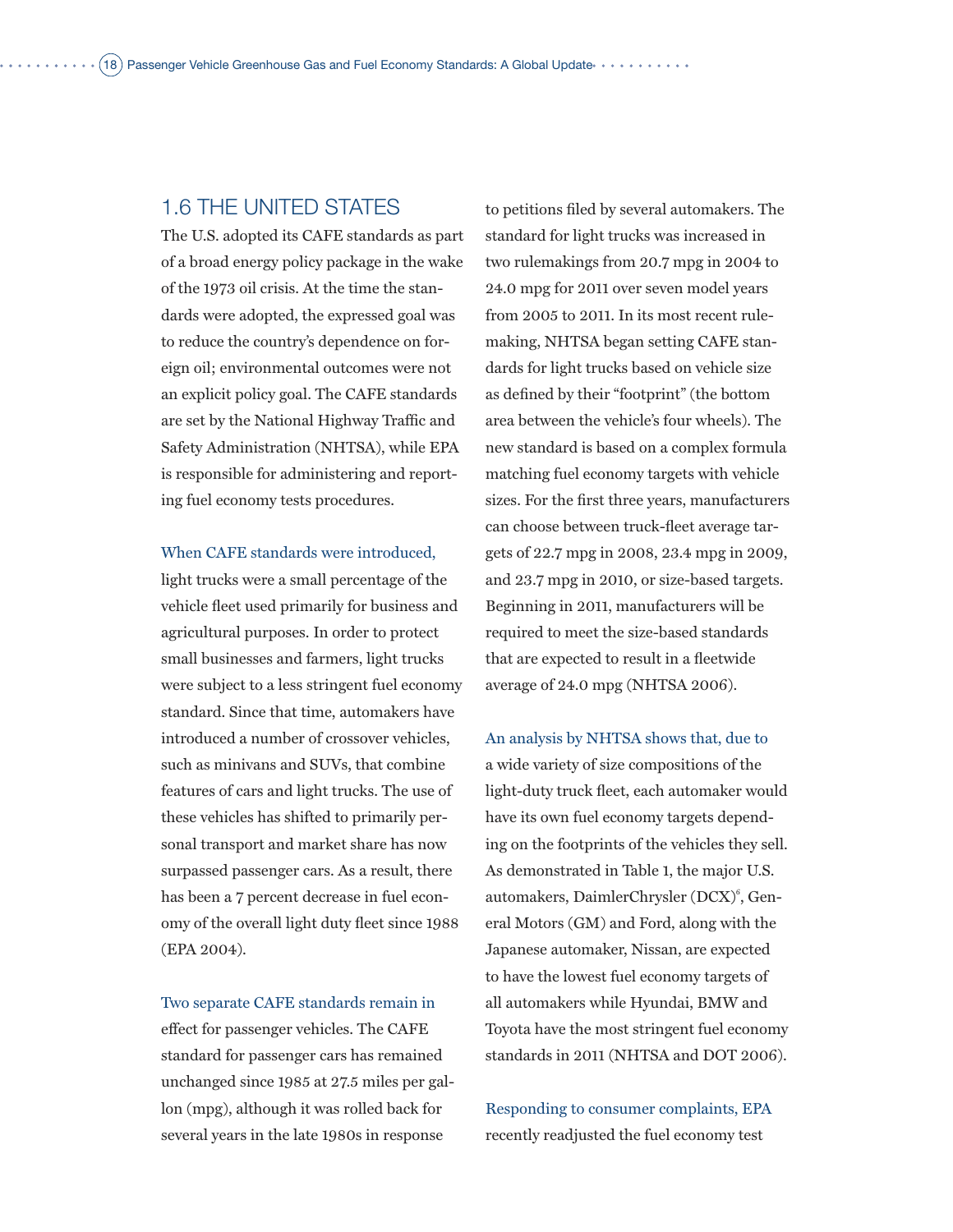procedures to more accurately report real world consumer experience. While this does not affect the CAFE standard or compliance by automakers, it does give consumers a more accurate reflection of expected fuel use. Designing tests that represent real-world driving styles and conditions is an issue in every nation that regulates fuel economy and GHG emissions. EPA's new testing method which apply to model year 2008 and later vehicles—includes the city and highway tests used for previous models along with additional tests to represent faster speeds and acceleration, air conditioning use, colder outside temperatures, and wind and road surface resistance.

In April 2007, the U.S. Supreme Court ruled, in a 5-4 decision, that GHG emissions are air

pollutants potentially subject to federal regulation under the Clean Air Act. In response, the Bush Administration signed an executive order directing the U.S. EPA, in collaboration with the Departments of Transportation and Energy, to develop regulations that could reduce projected<sup>7</sup> oil use by 20 percent within a decade (Executive Order 2007). The Administration suggested that the "Twenty in Ten" goal be achieved by: (1) increasing the use renewable and alternative fuels, which will displace 15 percent of projected annual gasoline use; and (2) by further tightening the CAFE standards for cars and light trucks, which will bring about a further 5 percent reduction in projected gasoline use.

The U.S. Congress is currently considering several bills that would increase car and

|                       |      | <b>FUEL ECONOMY TARGETS (MILES PER GALLON)</b> | <b>PERCENTAGE GAINS</b> |      |           |
|-----------------------|------|------------------------------------------------|-------------------------|------|-----------|
|                       | 2008 | 2009                                           | 2010                    | 2011 | 2008-2011 |
| <b>General Motors</b> | 21.9 | 22.6                                           | 22.9                    | 23.2 | 5.94%     |
| <b>Isuzu</b>          | 22.2 | 22.9                                           | 23.2                    | 23.4 | 5.41%     |
| Toyota                | 22.6 | 23.0                                           | 23.2                    | 23.8 | 5.31%     |
| Nissan                | 22.3 | 23.3                                           | 23.7                    | 23.9 | 7.17%     |
| Ford                  | 22.7 | 23.2                                           | 23.8                    | 23.9 | 5.29%     |
| Volkswagen            | 23.1 | 23.7                                           | 24.0                    | 24.2 | 4.76%     |
| Porsche               | 23.0 | 23.7                                           | 24.0                    | 24.2 | 5.22%     |
| Daimler Chrysler      | 23.2 | 23.7                                           | 24.1                    | 24.3 | 4.74%     |
| Honda                 | 23.3 | 24.0                                           | 24.4                    | 24.6 | 5.58%     |
| Hyundai               | 23.9 | 25.0                                           | 25.0                    | 25.4 | 6.28%     |
| <b>BMW</b>            | 24.5 | 25.1                                           | 25.5                    | 25.8 | 5.31%     |
| Subaru                | 25.4 | 26.4                                           | 26.3                    | 26.8 | 5.51%     |
| Mitsubishi            | 25.1 | 25.8                                           | 26.3                    | 27.0 | 7.57%     |
| Suzuki                | 25.5 | 26.3                                           | 26.6                    | 27.1 | 6.27%     |

**TABLE 1.** Estimates of U.S. Light-Duty Truck Fuel Economy Targets and Projected Percentage Gains

Source: National Highway Traffic Safety Administration (NHTSA), Department of Transportation, 2006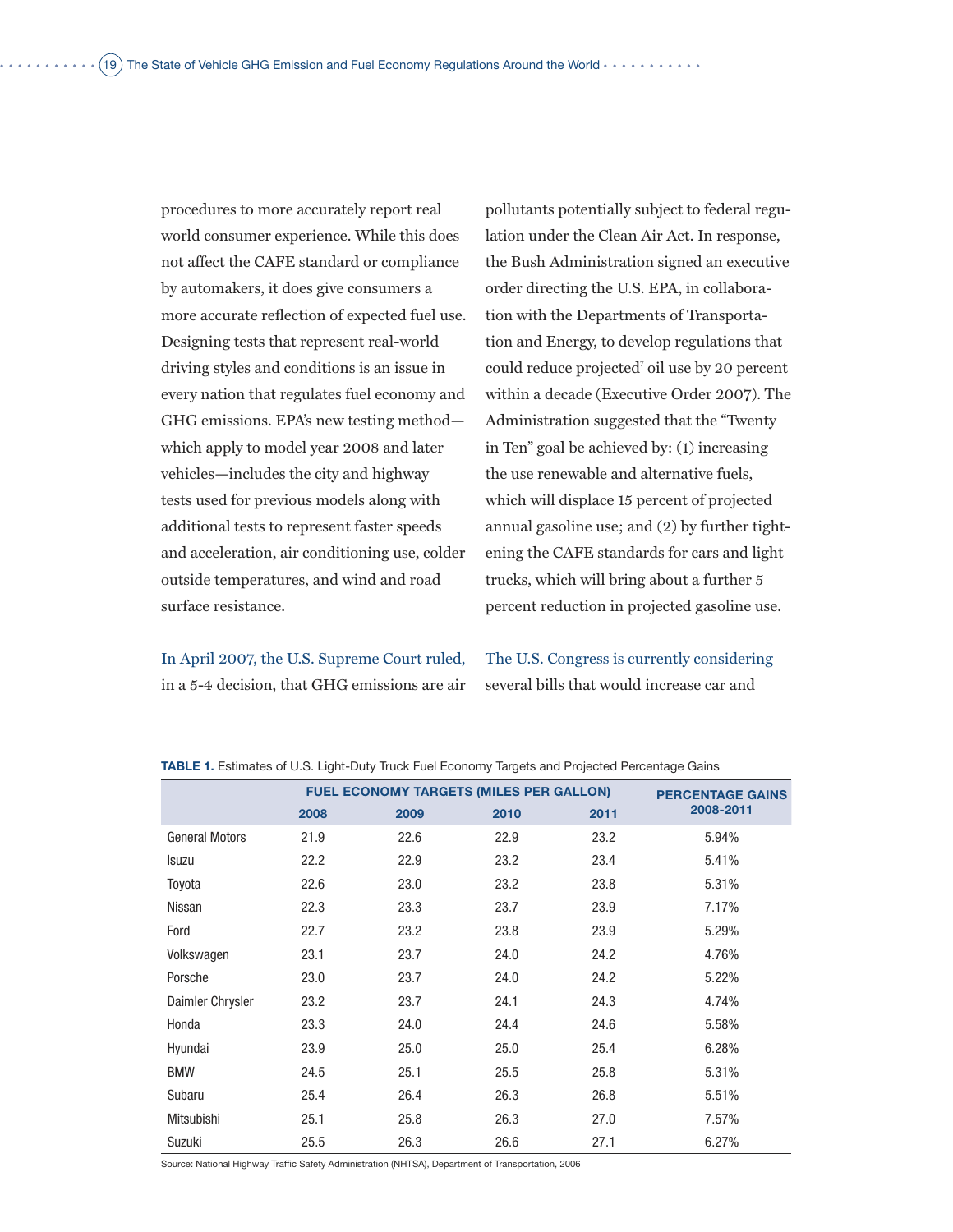truck CAFE standards or establish federal GHG emissions standards for motor vehicles. For the first time in many years, the Senate passed a bill (S.357 "Ten in Ten") that increasing passenger vehicle fuel economy standards by 10 mpg over a decade to 35 mpg in 2020.

# 1.7 South Korea

South Korea established mandatory fuel economy standards in 2004 to replace a voluntary system. Starting in 2006 for domestic vehicles and 2009 for imports, standards are set at 34.4 CAFE-normalized mpg for vehicles with engine displacement under 1,500 cubic centimeters (cc) and 26.6 mpg for those over 1,500 cc. Credits can be earned to offset shortfalls. The program has shown encouraging progress in its early years. However, the market share of vehicles with larger engine size has been gradually increasing since recent years, while the standards remain static from 2006 and thereafter. As a result, the fleet average fuel economy in South Korea is projected to decline overtime.

This trend is shown in Table 2. The Korean Ministry of Commerce and the Ministry of Environment are discussing countermeasures such as redesigning the fuel economy standards or introducing passenger vehicle CO2 emissions standards, according to Dr. Youngil Jeong, Director of Center for Environmentally Friendly Vehicles in Korea.

### 1.8 Other Regions

- In Australia, a voluntary agreement calls on the industry to reduce fleet average fuel consumption for passenger cars by 15 percent by 2010 (over a 2002 baseline). There are no specific enforcement mechanisms or non-compliance penalties identified under this agreement.
- Taiwan, China's fuel economy standards, established before the mainland Chinese standards, are based on seven categories of engine size (measured in volume). The standards cover all gasoline and diesel passenger cars, light trucks, and commercial vehicles (<2,500 kg) and range

**Table 2.** Number of Registered Passenger Vehicles (current and projected) by Engine Size and Fleet Average Fuel Economy Levels in South Korea

| <b>CATEGORY BY</b> | <b>NUMBER OF VEHICLES REGISTERED</b> |           |           |              |           |           |           |
|--------------------|--------------------------------------|-----------|-----------|--------------|-----------|-----------|-----------|
| <b>ENGINE SIZE</b> | 2006                                 | 2007      | 2008      | 2009         | 2010      | 2011      | 2012      |
| $<$ 1.500 cc       | 5,651,382                            | 5,832,221 | 6,043,342 | 6,286,954    | 6,509,959 | 6,724,541 | 6,907,027 |
| $\geq 1,500$ cc    | 4,744,232                            | 5,032,690 | 5,322,161 | 5,608,959    | 5,901,817 | 6,180,446 | 6,450,052 |
|                    |                                      |           |           | <b>SHARE</b> |           |           |           |
| $<$ 1,500 cc       | 54.4%                                | 53.7%     | 53.2%     | 52.8%        | 52.4%     | 52.1%     | 51.7%     |
| $\geq 1,500$ cc    | 45.6%                                | 46.3%     | 46.8%     | 47.2%        | 47.6%     | 47.9%     | 48.3%     |
|                    | <b>FLEET AVERAGE FUEL ECONOMY</b>    |           |           |              |           |           |           |
|                    | 30.8                                 | 30.8      | 30.7      | 30.7         | 30.7      | 30.7      | 30.6      |

Source: Youngil Jeong, Center for Environmentally Friendly Vehicles, 2007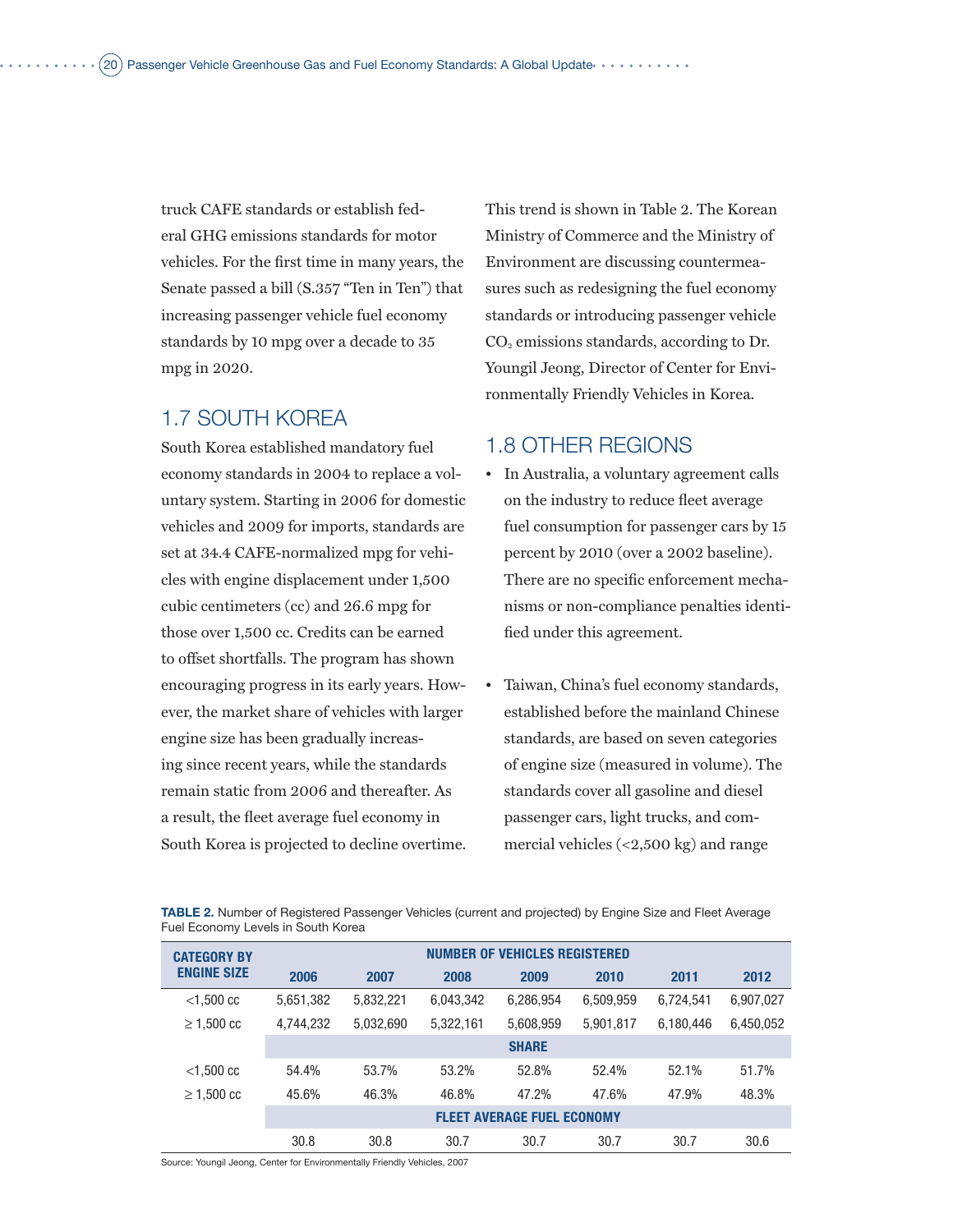from 16.9 mpg for vehicles with engine displacement over 4,201 cc to 36.2 mpg for vehicles less than 1,200 cc.

• Brazil put in place a fuel economy program called Escolha Certo (Right Choice) in the 1980s, which was discontinued in the early 1990s. In 1991, the country launched the National Program for the Rational Use of Oil and Gas (CONPET) to promote the efficient use of nonrenewable energy in all major economic sectors that consume oil derivatives, including transportation. A voluntary fuel economy labeling program for passenger vehicles is now under discussion as an important component of CONPET. Flex fuel vehicles, which can run on pure ethanol or gasohol (a blend of 75 percent gasoline and 25 percent ethanol—the only gasoline-based fuel sold in Brazil), now dominate new vehicle sales in Brazil. Because of its considerable use of non-gasoline fuels, Brazil's  $CO<sub>2</sub>$  emission from the light duty fleet is relatively low compared with other nations. For example, a recent study by Center for Clean Air Policy estimated that average CO<sub>2</sub> emissions from the 2004 light duty fleet are as low as 124 g/ km (Krug et al 2006).

# 2. Comparing Vehicle Standards Around the WORI D

This section compares the passenger vehicle standards for both fuel economy and GHG emissions in Australia, California, Canada,

China, the European Union, Japan, South Korea, the United States, and Taiwan, China. Each standard's stringency is strongly influenced by the test procedure used to measure fuel economy or GHG emissions. Over the last several decades, Europe, Japan and the United States have developed unique test procedures reflecting local real world driving conditions; as a result, the same vehicle tested on the Japanese test procedure may generate a markedly different fuel economy rating or GHG emissions than the identical vehicle tested on the U.S. or European test cycle.

To allow for comparison on an equal basis, each national standard has been adjusted to common reference standards by the methodology originally developed in An and Sauer (2004). The appendix to this report outlines this methodology, while also describing how it was updated to include the new Japanese test procedure and refined to reflect a broader mix of vehicles sold in the European and Japanese markets.

# 2.1 OVERVIEW OF GLOBAL GHG Emission and Fuel Economy Standards

Depending on the policy priorities in place, passenger vehicle standards are designed to either lower GHG emissions or reduce fuel consumption. GHG emission standards are intended to mitigate climate change and help achieve emission reduction goals associated with international agreements. Stated aims of fuel economy standards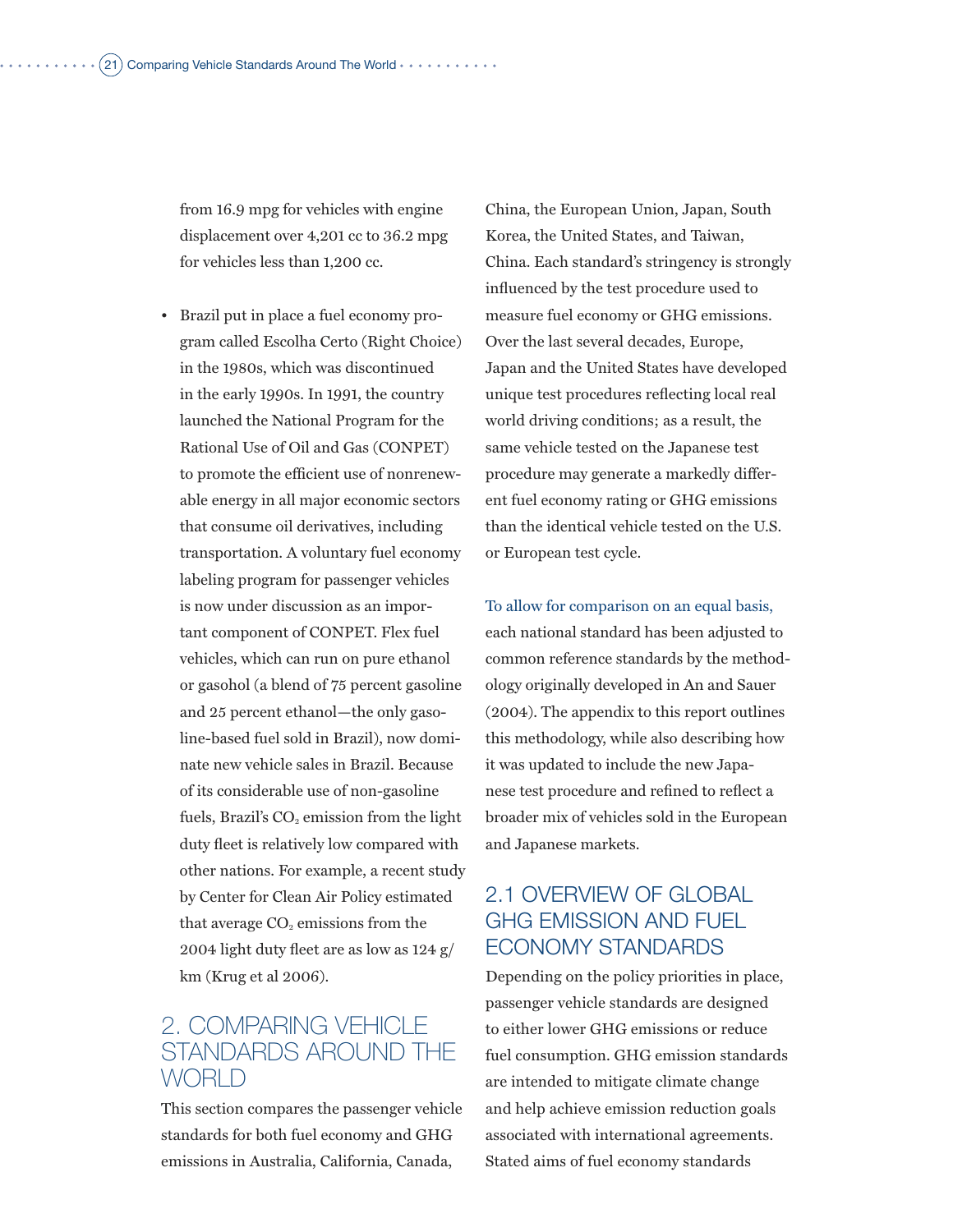include protecting consumers from rising fuel prices and price spikes, reducing oil imports, and reducing reliance on unstable oil-producing nations.

Policymakers are faced with many choices when drafting either type of standard: whether to set a single fleet-average standard or take a tiered approach, with multiple standards disaggregated according to vehicle footprint, weight, class, engine size, or interior size; which test cycle to adopt; and whether the standard should be voluntary or incorporate formal sanctions for noncompliance. Table 3 summarizes the specific policy approaches adopted by the countries included in this report.

#### While the regulations of the countries

above display considerable diversity, common traits are evident from Table 3. The most common policy is a mandatory fuel economy standard affecting new vehicles only and measured in terms of distance traveled per volume of fuel consumed, generally under the composite CAFE test cycle or one of its subcomponents. Many of the new programs developed in recent years (e.g. California, Canada, Europe) display a preference for GHG or CO<sub>2</sub> emission standards. But the trend is not definitive as China recently adopted a fuel economy standard, and Canada seems poised to replace its GHG program with a fuel economy program.

#### **TABLE 3.** Fuel Economy and GHG Emissions Standards Around the World

| <b>COUNTRY/</b><br><b>REGION</b> | <b>STANDARD</b>                                                     | <b>MEASURE</b>      | <b>STRUCTURE</b>                                                             | <b>TARGETED</b><br><b>FLEET</b> | <b>TEST</b><br><b>CYCLE</b> | <b>IMPLEMENTATION</b> |
|----------------------------------|---------------------------------------------------------------------|---------------------|------------------------------------------------------------------------------|---------------------------------|-----------------------------|-----------------------|
| Japan                            | Fuel                                                                | km/l                | Weight-based                                                                 | <b>New</b>                      | JC <sub>08</sub>            | Mandatory             |
| European Union*                  | CO <sub>2</sub>                                                     | g/km                | Single standard                                                              | <b>New</b>                      | <b>NEDC</b>                 | Voluntary             |
| China                            | Fuel                                                                | $1/100$ -km         | Weight-based                                                                 | <b>New</b>                      | <b>NEDC</b>                 | Mandatory             |
| Canada*                          | <b>GHG</b><br>$(CO_2, CH_4,$<br>$N_2O$ , HFCs)                      | 5.3 Mt<br>reduction | Vehicle class-<br>based                                                      | In-use<br>and new               | U.S. CAFE                   | Voluntary             |
| California                       | <b>GHG</b><br>(CO <sub>2</sub> , CH <sub>4</sub> ,<br>$N2O$ , HFCs) | q/mile              | Vehicle class-<br>based                                                      | <b>New</b>                      | U.S. CAFE                   | Mandatory             |
| <b>United States</b>             | Fuel                                                                | mpg                 | Single standard<br>for cars and size-<br>based standards<br>for light trucks | <b>New</b>                      | U.S. CAFF                   | Mandatory             |
| Australia                        | Fuel                                                                | $1/100$ -km         | Single standard                                                              | <b>New</b>                      | NEDC                        | Voluntary             |
| South Korea                      | Fuel                                                                | km/l                | Engine size-based                                                            | <b>New</b>                      | U.S. EPA<br>City            | Mandatory             |
| Taiwan, China                    | Fuel                                                                | km/l                | Engine size-based                                                            | <b>New</b>                      | U.S. CAFE                   | Mandatory             |

\*Europe and Canada are shifting to mandatory regulatory programs.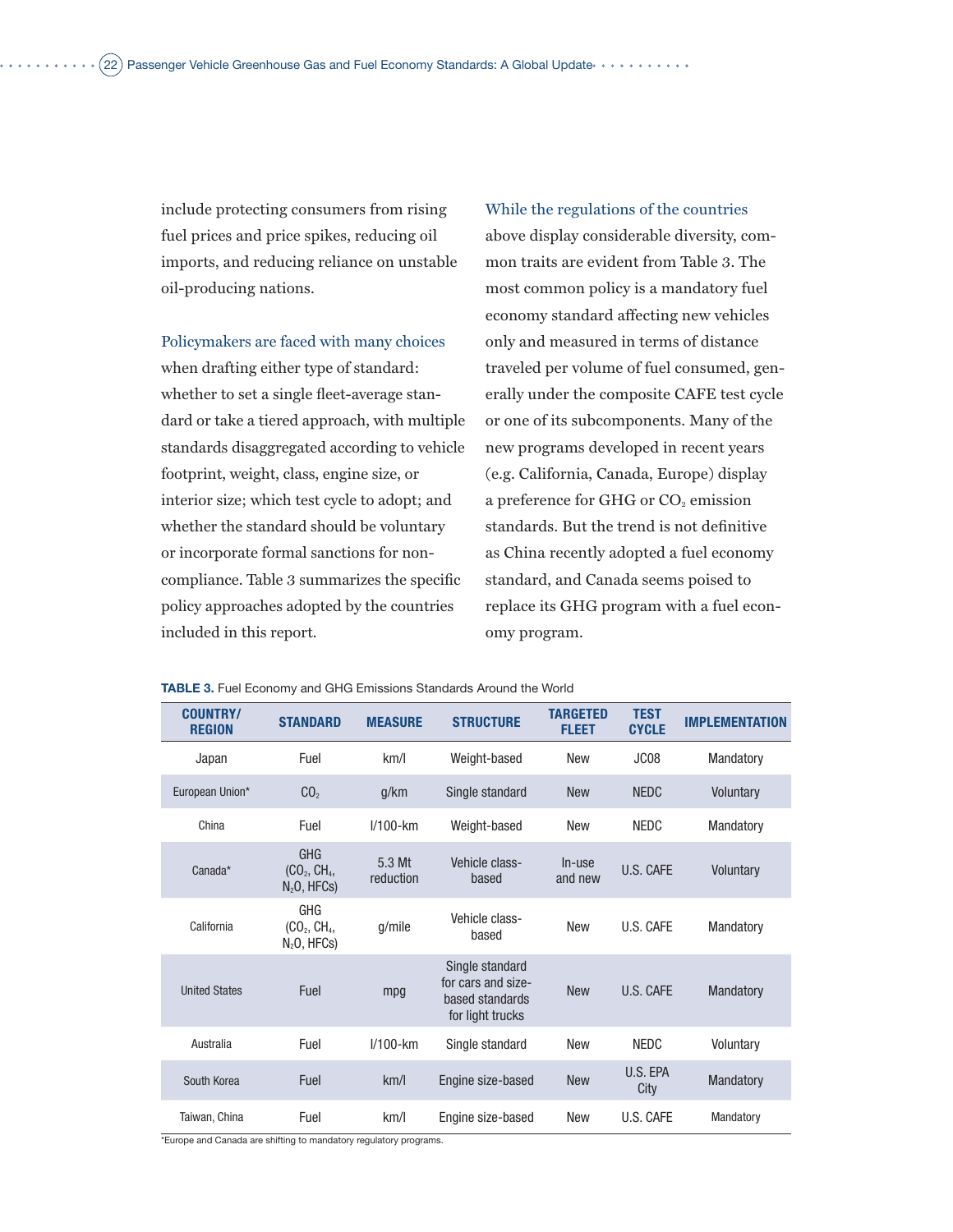# 2.2 Comparison of Passenger Vehicle Standards

For this study, we adopted reference standards corresponding to two of the most common ways to measure and regulate fuel consumption and GHG missions from passenger vehicles: a GHG emission standard measured in terms of grams of carbon dioxide equivalent per kilometer measured on the EU NEDC cycle, and a fuel-economy based standard measured in terms of CAFEadjusted miles per gallon.

meter adjusted to the European NEDC test cycle. Europe and Japan lead the world in reducing GHG emissions from their vehicle fleets. For most of years out to 2015, Japan's fuel efficiency targets translate to the most stringent passenger vehicle GHG emission standards in the world, with Europe as a close second. At the end of their regulatory periods, Japan's new passenger fleet  $CO<sub>2</sub>$ emissions are estimated to be equivalent to 125 g/km in 2015; Europe is projected to achieve 130 g/km three years earlier, in 2012.

Figure 5 compares country standards in terms of grams of  $CO<sub>2</sub>$ -equivalent per kiloThe U.S. new vehicle fleet is expected to remain the world's most carbon intensive for



Note: Solid lines denote actual performance or projected performance due to adopted regulations; dotted lines denote proposed standards; Values normalized to NEDC test cycle in grams of CO2-equivalent per km.

[1] For Canada, the program includes in-use vehicles. The resulting uncertainty on new vehicle fuel economy was not quantified.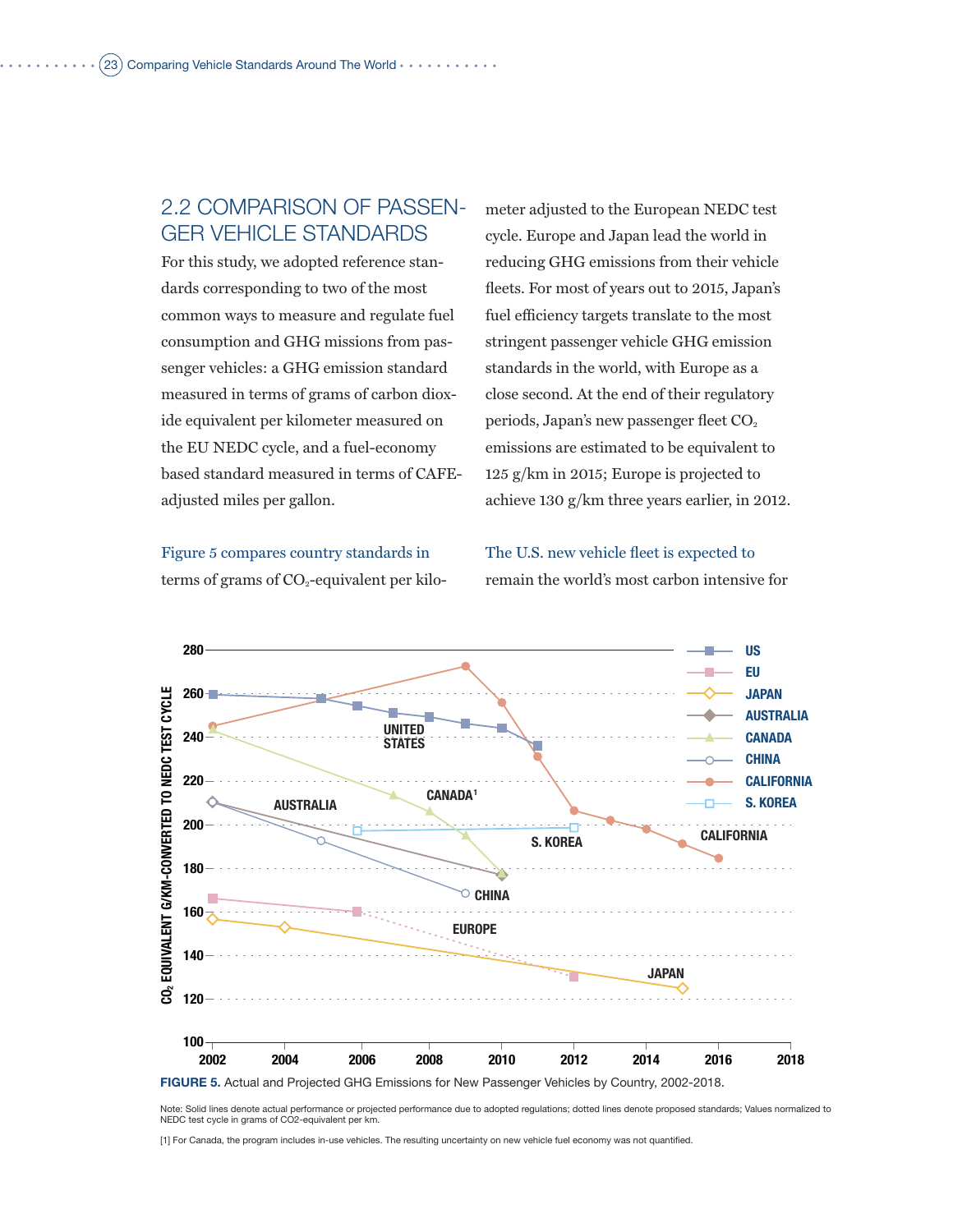the foreseeable future, although significant improvements could be achieved should the U.S. government enact the U.S. Senate CAFE legislation or the President's "Twenty in Ten" Executive Order. California is notable for its steep improvement in GHG emission standards, particularly in the early years of the program from 2009 to 2012. Interestingly, countries as diverse as China, Canada<sup>8</sup>, and Australia have adopted substantively equivalent regulations, with the carbon intensities of new vehicles sold in each country in the 2009-2010 time frame projected to be 168, 178, and 176 grams of  $CO_2$ -equivalent per kilometer, respectively.

Figure 6 shows actual and projected fleet average fuel economy from 2002 to 2018 for new vehicles in CAFE-normalized miles per gallon. In each case, we assume that a given country's fleet exactly meets adopted or anticipated future standards. In 2006, Europe and Japan had the most stringent fuel economy standards for passenger vehicles in the world, with an estimated 40 mpg for both governments. Europe is expected to lead the world in fuel economy through at least 2015 if not longer, primarily due to the expanded use of efficient diesel engines in its light-duty vehicle fleet. The apparent discrepancy between Europe and Japan's



[1] The relative stringency of Europe's CO<sub>2</sub>-based standards is enhanced under a fuel economy standard because diesel vehicles achieve a boost in fuel economy ratings due to the higher energy content of diesel fuel.

[2] For Canada, the program includes in-use vehicles. The resulting uncertainty of this impact on new vehicle emissions was not quantified.

[3] Shaded area under the California trend line represents the uncertain amount of non-fuel economy related GHG reductions (N<sub>2</sub>O, CH<sub>4</sub>, HFCs, and upstream emissions related to fuel production) that manufacturers will generate from measures such as low-leak, high efficiency air conditioners, alternative fuel vehicles, and plug-in hybrid electric vehicles.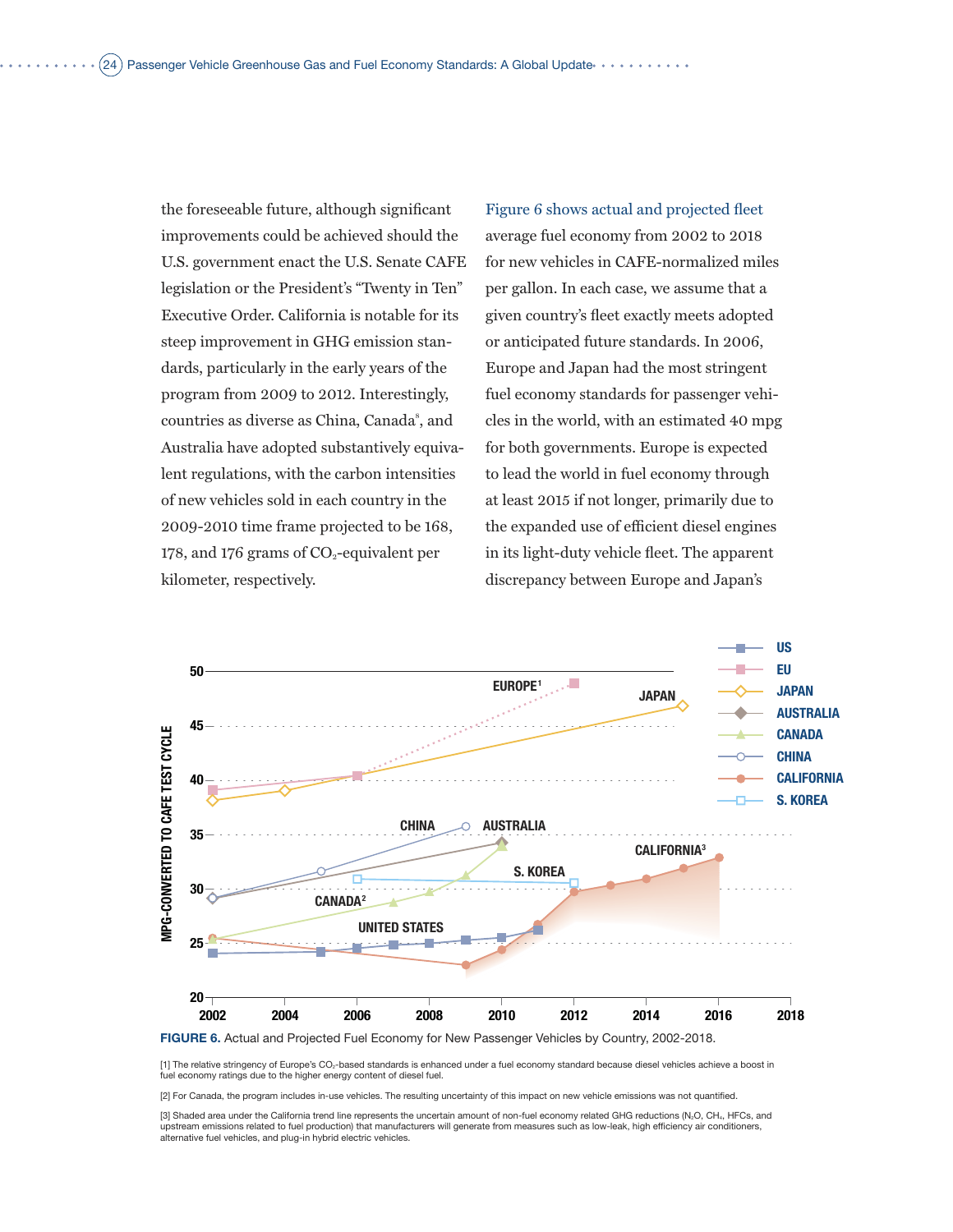performance on a mpg and grams of  $CO<sub>2</sub>eq/$ km basis is due to the large numbers of diesel vehicles in the European fleet. Diesel fuel contains about 10 percent more carbon and more energy than gasoline. As a result, the fuel economy of diesel vehicles is augmented by both the energy efficiency and the greater energy content of the fuel when measured using miles per gallon. However, when considered under a GHG-basis, the higher carbon content of the fuel is taken into account and offsets the fuel-related improvement found on a mpg-basis<sup>9</sup>.

The shaded area under the California line in Figure 6 represents the range of uncertainty generated when those standards are converted to units of miles per gallon. There are two sources of this uncertainty: CARB's air conditioner credit, which allows automakers who have improved their A/C systems to "offset" some portion of measured exhaust emissions, and the use of biofuels in flex-fuel vehicles (FFVs) as a possible compliance mechanism. The air conditioner credit was calculated based upon data provided directly by CARB. The range of uncertainty attributable to biofuels is dependent on three variables: the sales rate of FFVs (assumed to be 50 percent in 2020); the biofuels use rate of the FFV buyers, and the relative GHGintensity of those fuels. The uncertainty band shown in Figure 6 was determined by varying both the biofuels use rate and relative GHG savings of biofuels between 25 and 50 percent, which we have identified as

reasonable upper and lower bounds for those values; the resulting uncertainty range was then added to the A/C credit. In each case, the mileage of FFVs on E85 was assumed to be 75 percent that of the same vehicle operated on gasoline, which is consistent with the average of all FFVs in model years 2004- 2007 according to the EPA test cycle.

In contrast to Europe and Japan, the United States has the most lax national standards included in our survey, a position that could change if either the President's Executive Order or the Senate Bill are adopted or enacted. As in Figure 5, China, Australia, and Canada represent intermediate cases: neither of the former two countries have changed standards since the 2004 report, but China has made substantial progress through changes in its tax code. The impact of Canada's GHG emissions standard, and the uncertainties surrounding it, were discussed above. Finally, South Korea is the only national government included in this survey where fleet average fuel economy is projected to fall through 2012, primarily due to growing sales of larger, more powerful vehicles.

Figures 5 and 6 provide an apples-to-apples comparison of passenger vehicle fuel economy and GHG emission standards in eight regions. This analysis demonstrates that, despite the substantial improvements that proposed standards would require, a large gap remains between the stringency of pas-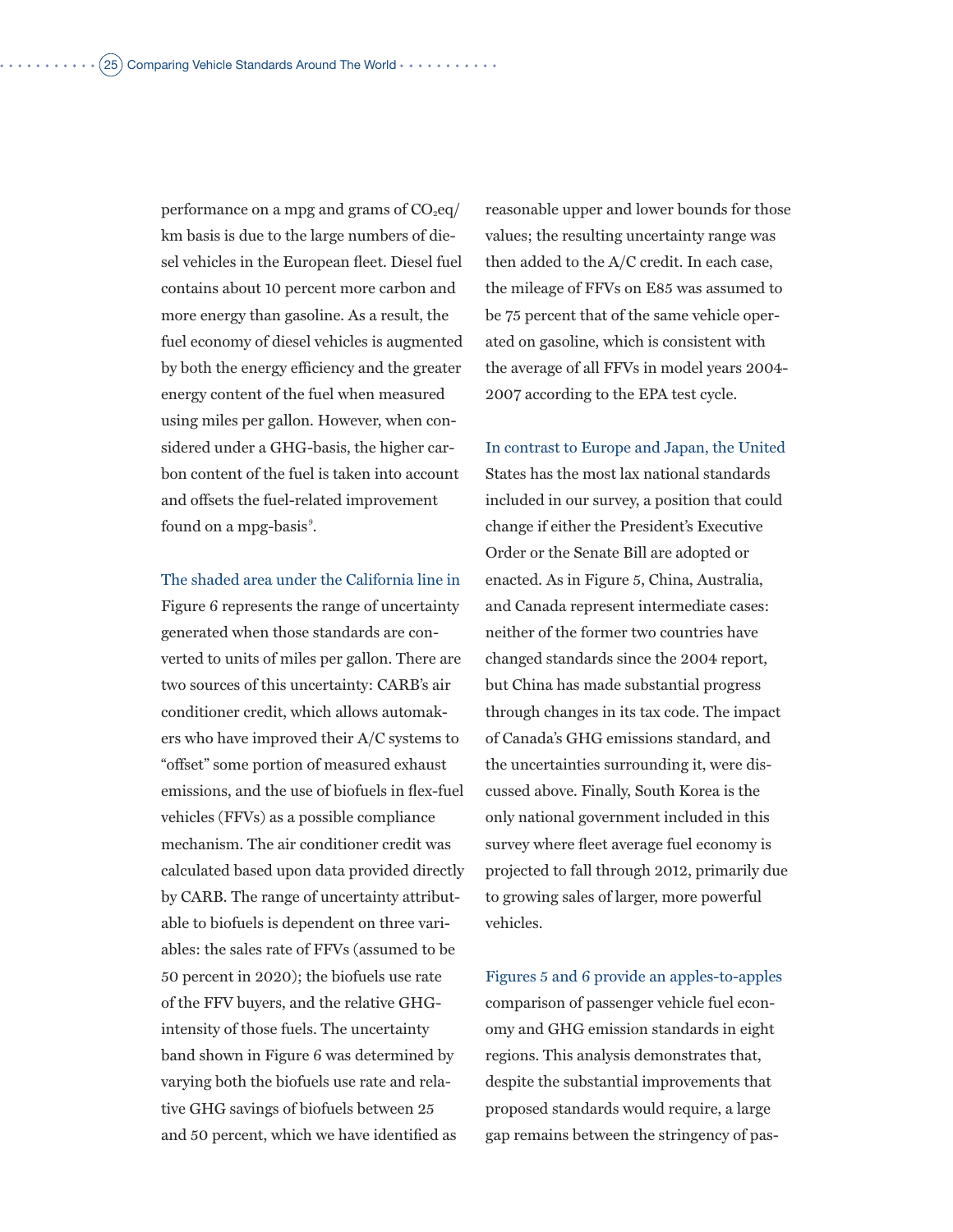senger vehicle standards in different parts of the world. A number of factors play important roles in determining vehicle fleet performance for these metrics, such as technology deployment, vehicle size and weight, engine size and horsepower, and local driving conditions. Some factors are well known. The sharp increase in sales of diesel passenger vehicles in Europe—now approximately 50 percent of new sales—has lowered  $CO<sub>2</sub>$  emissions from the fleet. By contrast, the increasing popularity of larger, heavier vehicles with large engines has degraded the efficiency of passenger fleets in several nations, including the U.S. and South Korea. While it is beyond the scope of this analysis to explore with analytical rigor the relationship between various factors affecting vehicle performance in different countries, this would certainly be a useful area for further research.

One way to partially control for the impact of variations in vehicle size, weight, technology penetration, and engine performance across countries is to compare standards in terms of the absolute improvement required over each regulatory implementation period. Figure 7 shows the improvement required in passenger vehicle GHG emissions by country and/or region for each respective implementation period as measured under Europe's NEDC test cycle.

As Figure 7 demonstrates, the largest absolute reductions are expected in countries and regions with relatively high baselines but which have recently adopted aggressive policies to reduce GHG emissions from light-



**FIGURE 7.** GHG Emission Reduction Associated with the Most Recent Regulations By Country

Note: Shaded bars denote in-place regulations; unshaded bars denote proposed regulations. Emissions data for Figure 7 are measured in grams CO2-equivalent per kilometer under the NEDC test cycle. California and Canada's programs include reductions in non-tailpipe and non- CO2 emissions.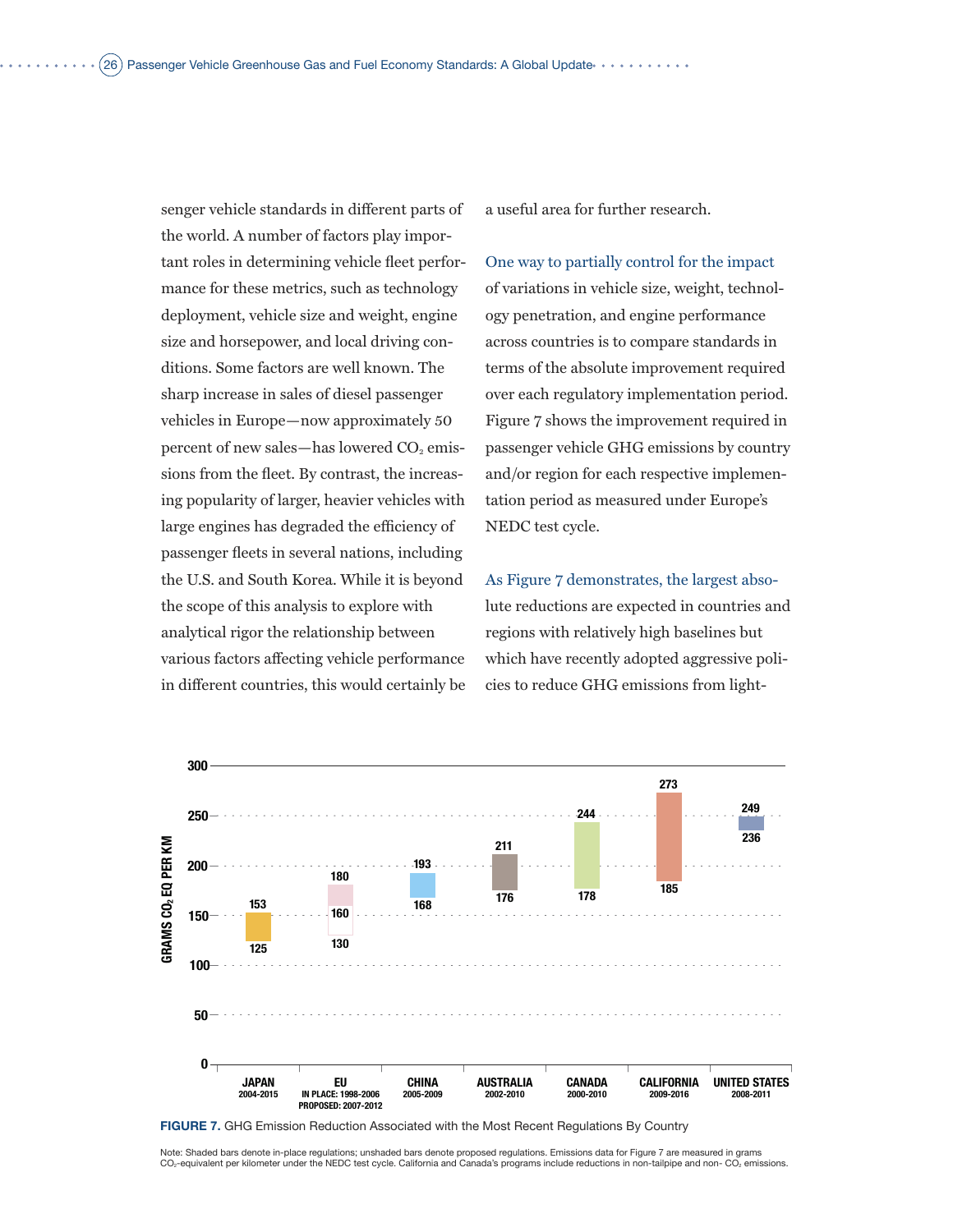duty vehicles. When fully implemented, California's standards will cut average GHG emissions from new passenger vehicles by almost 90 grams of  $CO<sub>2</sub>$  equivalent per kilometer, by far the largest absolute reduction in our survey. Second to California is Canada's voluntary program, which, if successfully implemented, is expected to reduce GHG emissions by 66 g/km from 2000 to 2010. Other notable countries shown in Figure 7 include Japan, which is on target to reduce GHG emissions by 28 g/km off of its already low 2004 baseline, and the U.S., which, despite starting with the highest baseline, expects only meager reductions (13 g/km) under its CAFE program between 2008 and 2011.

ambitious reductions in tailpipe  $CO<sub>2</sub>$  emissions, partially by moving from a voluntary approach to formal standards. Fuel economy standards in the U.S. are also undergoing an important public debate. Canada is planning to issue new fuel economy regulations this fall. China has adopted new tax policies to dampen demand for larger, less efficient vehicles. The nations with the greatest motor vehicle GHG emissions and fuel consumption will be critical actors on global energy and environmental issues. Decisions on how to meet and enforce GHG and fuel economy goals will affect not only domestic affairs, but also worldwide conditions for generations to come.

# Findings and **CONCLUSIONS**

A great deal of regulatory action has taken place, and will continue to evolve, as governments around the world work to reduce GHG emissions and fuel consumption from passenger vehicles. Japan and Europe are leading the way on GHG emission reductions and fuel economy improvements in their light-duty vehicle fleets. California's GHG emission regulations have now been adopted by 11 other states across the United States and received a legal boost from the U.S. Supreme Court. The EU is currently designing a legislative framework to deliver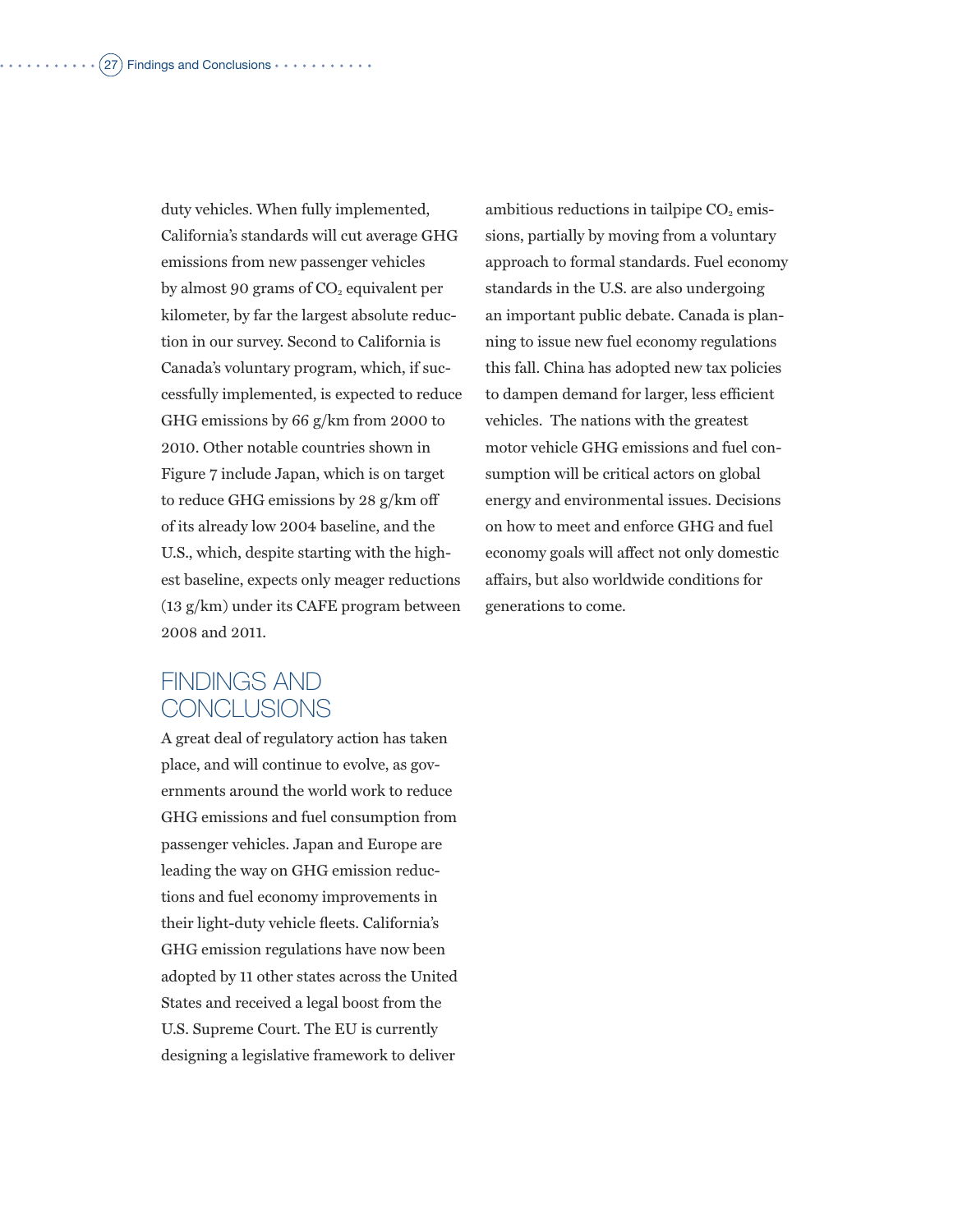# APPENDIX: Methodology for Adjusting Standards

Section 2 of the report compares eight government's fuel economy and GHG emission standards. In order to correct for differences in test cycles, this report uses a methodology similar to that described in the appendix of An and Sauer (2004). This appendix summarizes that methodology and describes in detail several changes made for this report, including the following:

- The Japanese test cycle was updated to the new JC08 test cycle and two new multipliers were developed to translate Japanese vehicle standards: JC08 to U.S. CAFE and JC08 to the European NEDC test cycle.
- Additional vehicles were added to the simulation model to better capture the small-car bias of the Japanese and European fleets.
- A constant test cycle multiplier was replaced with a variable multiplier to reflect the fact that the leniency of the CAFE test cycle relative to other test cycles declines as vehicle fuel economy improves.

As Figure A-1 demonstrates, this analysis starts with regulatory fuel economy or GHG emissions standards for each of the eight regions. Each standard is converted to an adjusted fuel economy and GHG emission standard by a two-step process. First, all vehicle standards are converted to the same pair of units— $CO<sub>2</sub> g/km$  and mpg. Second, multipliers are then used to normalize the stringency of each vehicle standard to the same test cycle. The original 2004 report used the European NEDC test cycle for  $CO<sub>2</sub>$  and the U.S. CAFE test cycle for miles per gallon, and we have continued that convention here. Of course, the U.S. fuel economy standard (CAFE-adjusted fuel economy standard) and the European  $CO<sub>2</sub>$  emission reduction target (NEDC-adjusted CO<sub>2</sub> standard) require no adjustment. A flowchart of the two-step conversion process is produced below.



**FIGURE A-1.** Study Methodology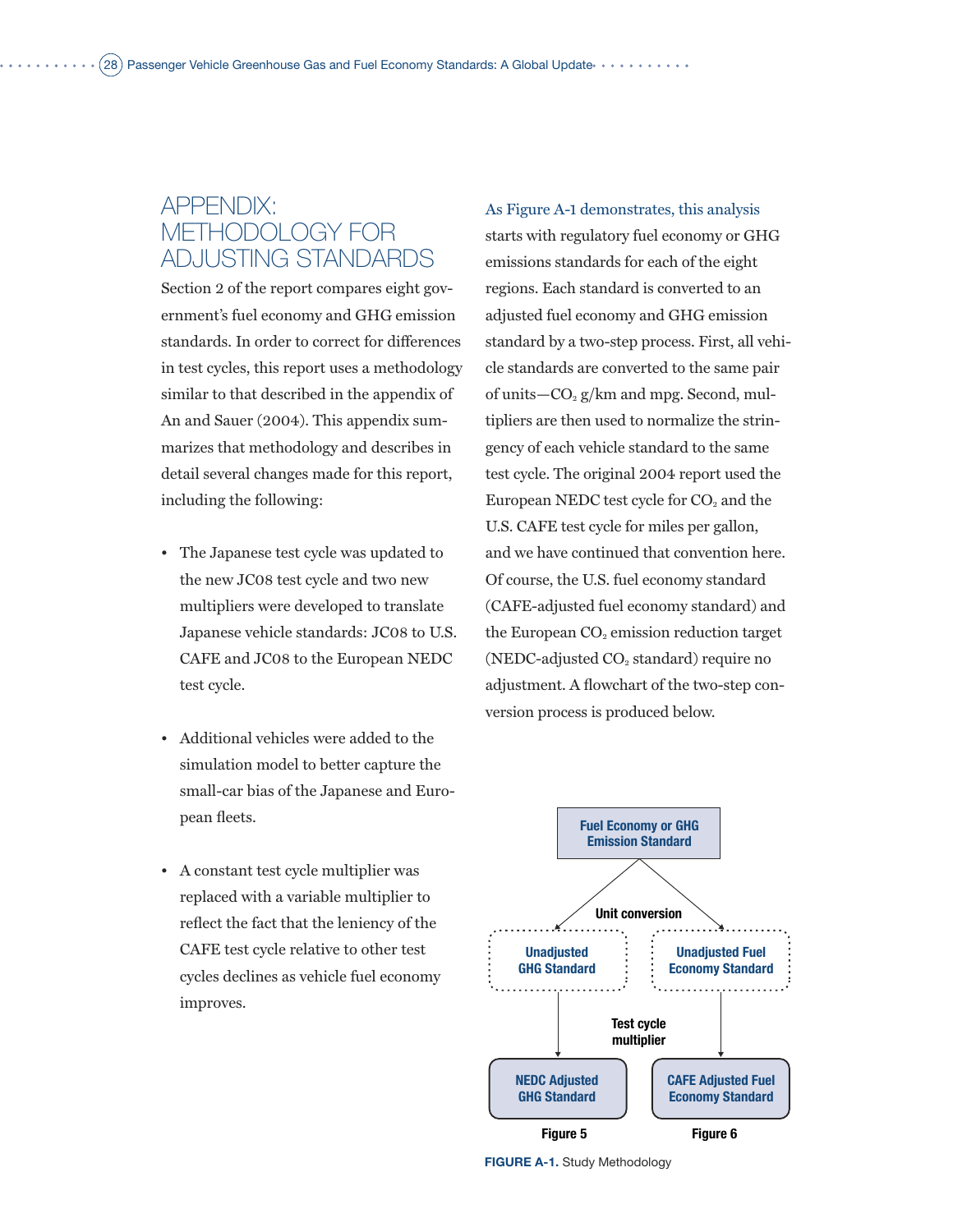| <b>METRIC</b>       | <b>STANDARD X</b> | <b>STANDARD Y</b>    | <b>CONVERSION</b> |
|---------------------|-------------------|----------------------|-------------------|
|                     | km/L              | mpg                  | $Y = X * 2.35$    |
| Fuel economy        | $L/100$ km        | mpg                  | $Y = 235.2/X$     |
|                     | $CO2$ g/km        | $mpq*$               | $Y = 5469/X$      |
|                     | km/L              | CO <sub>2</sub> g/km | $Y = 2325/X$      |
| <b>GHG</b> standard | $L/100$ km        | $CO2$ q/km           | $Y = X * 23.2$    |
|                     | mpg               | CO <sub>2</sub> g/km | $Y = 5469/X$      |

#### **TABLE A-1**. Important Unit Conversions

 $*$  For diesel vehicles, Y = 6424/X was used to reflect the higher carbon content of diesel fuel.

In simplified mathematical form, a given country standard is converted to its CAFEadjusted fuel economy and NEDC-adjusted GHG equivalent through the following process:

Regulatory standard x Unit conversion x Test cycle multiplier = Adjusted standard

Table A-1 shows the unit conversion factors used in this study. In each case, mpg refers to gasoline only.

Europe, Japan, and the United States have each developed their own test procedures to determine fuel economy and GHG emissions from new passenger vehicles. The U.S. test cycle is a combination of two cycles, one representing city driving and the other high-

way driving. Table A-2 summarizes salient characteristics from these five test cycles the EPA city and highway test cycles, the composite CAFE cycle, the European NEDC cycle, and the JC08 test cycle. The European NEDC cycle is used to measure compliance under the EU's voluntary  $CO<sub>2</sub>$  emission standards for passenger vehicles. The Japanese JC08 test cycle will be used starting in 2010 to measure progress toward Japan's 2015 "Top Runner" fuel economy standards for light-duty passenger vehicles.

As the table indicates, significant differences exist between the five test cycles, which then translate into differences in measured fuel economy for identical vehicles. The EPA highway cycle is the shortest cycle and averages 48 miles per hour, or more than double

#### **TABLE A-2**. Summary of International Test Cycles

| <b>CYCLE</b>       | <b>LENGTH</b><br>(SECONDS) | <b>AVERAGE SPEED</b><br>(MPH) | <b>MAX SPEED</b><br>(MPH) | <b>MAX ACCELERATION</b><br>(MPH/S) |
|--------------------|----------------------------|-------------------------------|---------------------------|------------------------------------|
| <b>EPA Highway</b> | 766                        | 48.2                          | 59.9                      | 3.3                                |
| <b>EPA City</b>    | 1375                       | 19.5                          | 56.7                      | 3.3                                |
| <b>CAFE</b>        |                            | $32.4*$                       | 59.9                      | 3.3                                |
| <b>NEDC</b>        | 1181                       | 20.9                          | 74.6                      | 2.4                                |
| JC <sub>08</sub>   | 1204                       | 15.2                          | 50.7                      | 3.8                                |

\* Based on 45/55 CAFE highway/city weighting, not test cycle length.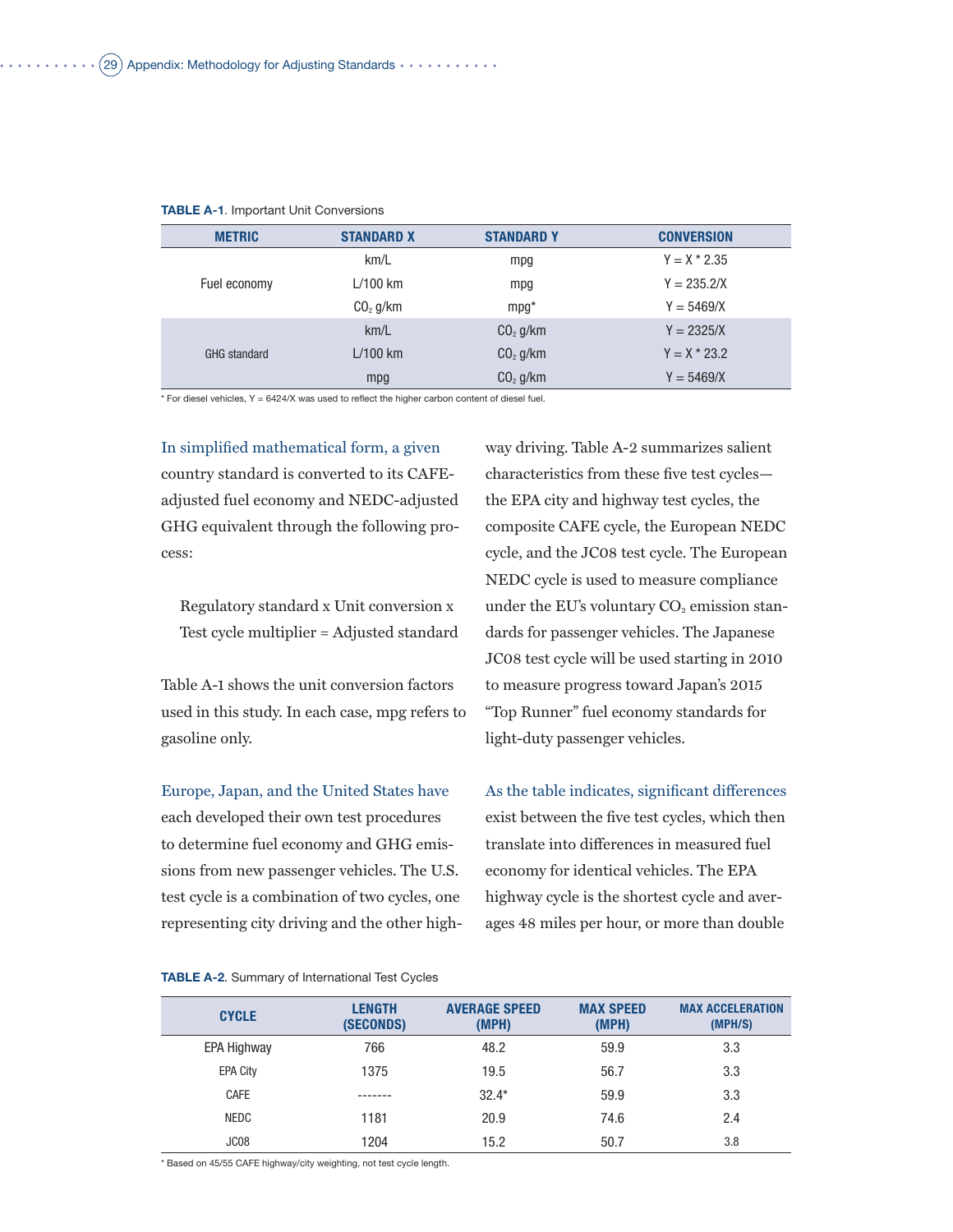the average speed of the other cycles. Generally speaking, up to a point (approximately 55 mph) higher average speeds generate better fuel economy. As a result, a vehicle tested on the EPA highway test cycle (and thus under CAFE) will appear to have superior energy efficiency (i.e., a higher miles per gallon rating) compared to the same vehicle measured under the other cycles. A similar relationship is expected between the NEDC to JC08 cycles. NEDC has a higher average speed and more gentle acceleration and should result in a higher fuel economy rating compared to the same vehicles tested on the Japanese JC08.

This report, and the original 2004 report,

uses the Modal Energy and Emissions Model (MEEM), a well-established model allowing for the simulation of fuel economy or  $CO<sub>2</sub>$ emissions across a wide variety of test cycles. Unlike the 2004 report, this study incorporates non- $CO<sub>2</sub>$  greenhouse gas emissions through adjustments outside of the model. The MEEM inputs key physical and operating parameters for vehicles and engines (i.e. vehicle weight, engine size, rated power, vehicle air and tire resistance, etc.), uses those parameters to estimate engine power demand based on second-by-second speed-time traces of a given drive cycle, and converts the simulated power demand into vehicle fuel consumption and carbon dioxide emissions $\mathbf{B}^{\text{o}}$ . By inputting representative vehicles and modeling them

over a variety of test cycles, we have been able to estimate factors (here called multipliers to distinguish from unit-only conversion factors) by which to compare the standards of individual countries on an equal basis.

In the 2004 study, factors to convert the fuel economy of vehicles measured under European and Japanese test cycles to a CAFE equivalent were derived by modeling and comparing the fuel economies of six vehicles representative of the US fleet under the CAFE, NEDC, and Japanese test cycles. Those six vehicles included a small car, a large car, a minivan, a SUV, a pick-up truck and a crossover vehicle. Because this study includes a greater focus on the regulatory changes that have taken place recently in Europe and Japan, we have expanded the number of vehicles to include six additional makes and models of small cars which are more representative of the European and Japanese fleets. Particular effort was made to include vehicles sold internationally and in the same general fuel economy range of current and future standards in Europe and Japan.

Table A-3 shows the vehicles included in our analysis, their mpg fuel economies as estimated by the MEEM model under the NEDC, CAFE, and JC08 test cycles, and the multiplier required to normalize the results between test cycles.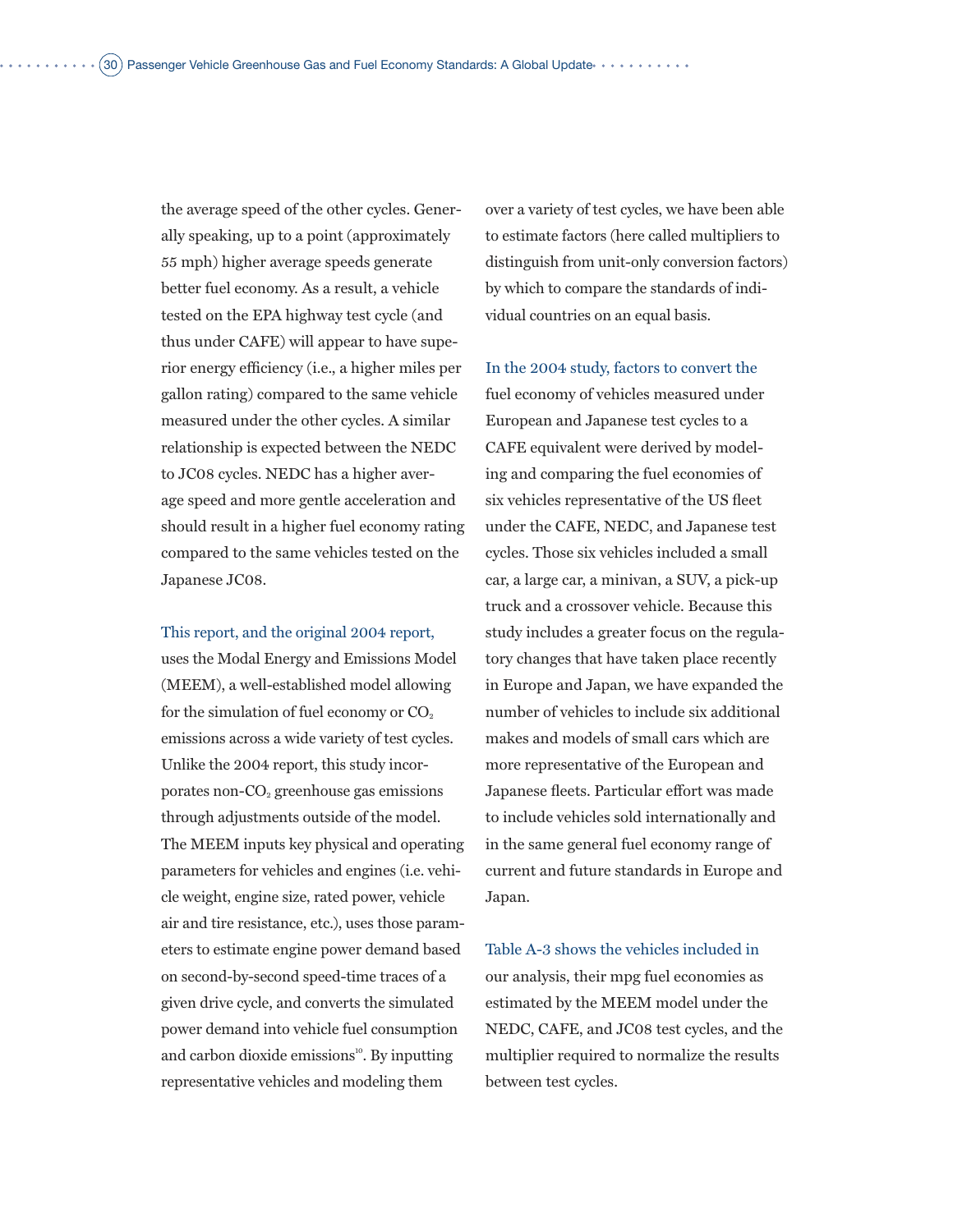As the table indicates, the expectation that testing under the CAFE cycle will result in higher fuel economies than under the NEDC and JCO8 cycles is supported by the modeling results. The simple (nonsales weighted) average fuel economy gap between the JC08 and CAFE cycles is around 30% (i.e. a CAFE-JC08 multiplier of 1.29). The gap between JC08 and the European NEDC cycle is estimated to be on the order of 15%, and the gap between CAFE and NEDC is about 12%. At the same time, Table A-3 suggests that the discrepancy between test cycles is not constant, but tends to rise and fall depending on vehicle fuel economy. For example, the smallest difference between the CAFE-JC08 test cycles is 1.17, which belongs to the most efficient vehicle, the 42 mpg Toyota Yaris. Consis-

tent with the trend, the highest ratio of 1.39 belongs to the least efficient vehicle, the 19 mpg Chevrolet Silverado.

There is a technical basis for the modeled relationship between vehicle fuel economy and differences in test cycle results. In general, vehicles with higher fuel economies have smaller engines that operate more frequently under higher efficiency conditions. As a result, the fuel economy of those vehicles is less sensitive to driving conditions – thus the smaller test cycle multiplier. Many advanced engines not included in this report, notably hybrid electric drivetrains, also perform better than conventional internal combustion engines under the stop-and-go driving conditions simulated by the NEDC and JC08 test cycles.

|                | <b>MAKE</b> |                      | <b>TEST CYCLE FE (MPG)</b> |             |             | <b>TEST CYCLE MULTIPLIER</b> |                             |                             |  |
|----------------|-------------|----------------------|----------------------------|-------------|-------------|------------------------------|-----------------------------|-----------------------------|--|
| <b>TYPE</b>    |             | <b>MODEL</b>         | <b>NEDC</b>                | <b>CAFE</b> | <b>JC08</b> | NEDC-<br><b>JC08</b>         | <b>CAFE-</b><br><b>JC08</b> | <b>CAFE-</b><br><b>NEDC</b> |  |
|                | Ford        | <b>Focus</b>         | 26.0                       | 29.8        | 22.9        | 1.14                         | 1.30                        | 1.15                        |  |
|                | Toyota      | Corolla              | 32.4                       | 34.8        | 27.6        | 1.17                         | 1.26                        | 1.08                        |  |
|                | Toyota      | Yaris                | 40.6                       | 42.2        | 36.1        | 1.12                         | 1.17                        | 1.04                        |  |
| Small Car      | Honda       | Fit                  | 36.0                       | 40.1        | 31.8        | 1.13                         | 1.26                        | 1.11                        |  |
|                | Hyundai     | Accent               | 35.1                       | 39.0        | 32.1        | 1.09                         | 1.21                        | 1.11                        |  |
|                | Kia         | Rio                  | 35.4                       | 39.1        | 32.2        | 1.10                         | 1.21                        | 1.10                        |  |
|                | Daewoo      | Aveo                 | 31.2                       | 35.5        | 26.1        | 1.19                         | 1.36                        | 1.14                        |  |
| Large Car      | Toyota      | Camry                | 24.7                       | 26.6        | 21.5        | 1.15                         | 1.24                        | 1.08                        |  |
| <b>Minivan</b> | Dodge       | <b>Grand Caravan</b> | 20.5                       | 23.9        | 17.2        | 1.19                         | 1.39                        | 1.17                        |  |
| <b>SUV</b>     | Ford        | Explorer             | 17.6                       | 20.2        | 14.6        | 1.20                         | 1.38                        | 1.15                        |  |
| Pickup         | Chevrolet   | Silverado            | 15.9                       | 18.8        | 13.5        | 1.18                         | 1.39                        | 1.18                        |  |
| Crossover      | Saturn      | Vue                  | 23.0                       | 26.3        | 19.8        | 1.16                         | 1.33                        | 1.14                        |  |
|                |             | Simple Average       |                            |             |             | 1.15                         | 1.29                        | 1.12                        |  |

**TABLE A-3.** Simulation Results for Gasoline Vehicle Fuel Economy Ratings Under Various Test Cycles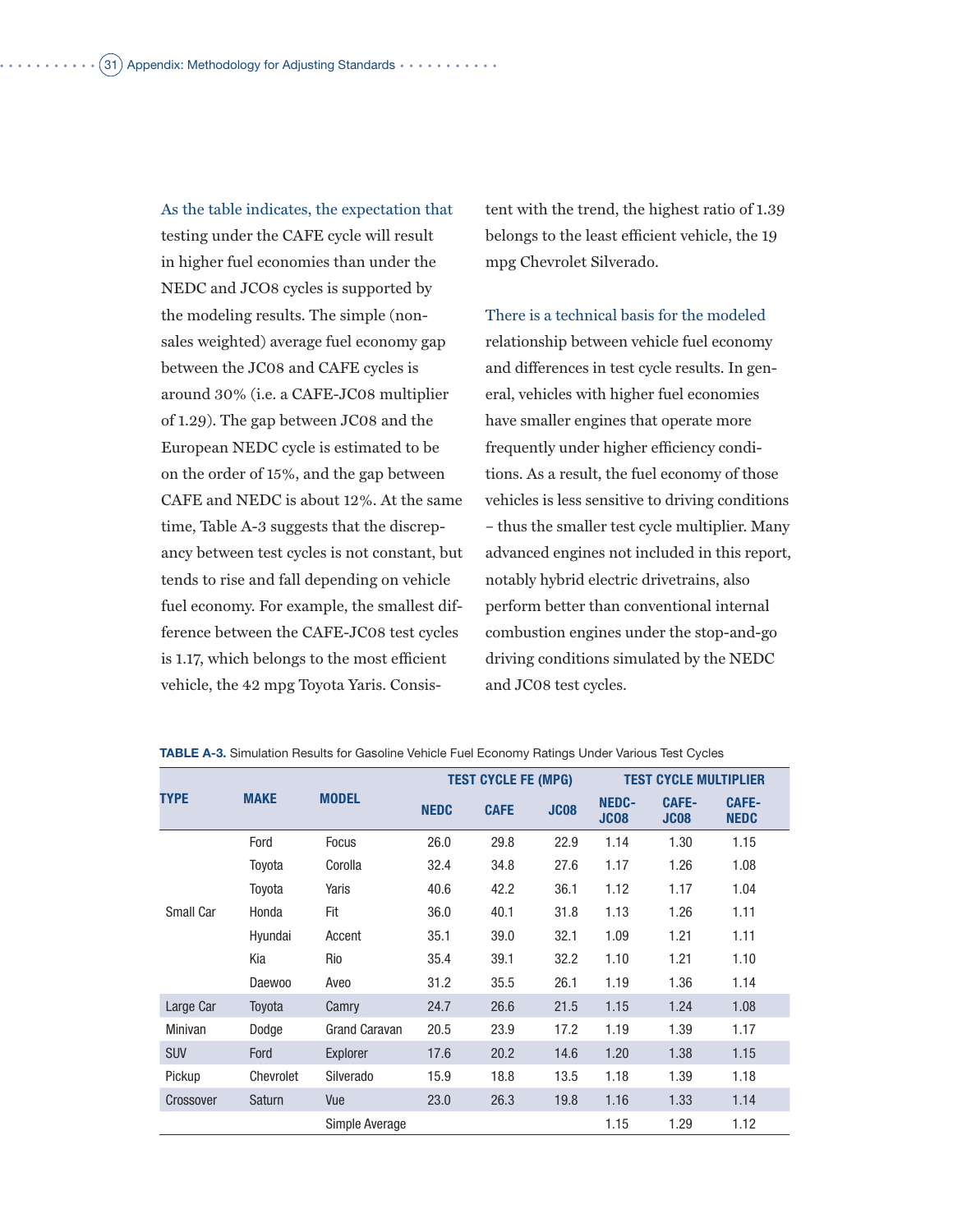Figure A-2 plots vehicle fuel economy against the MEEM test cycle ratio, or test cycle multiplier, for the CAFE-JC08 test cycles. Also shown on the graph is the approximate location of the 2004 Japanese passenger vehicle fleet average, and the 2015 standard in km/L (solid vertical lines). The numbers located to the right of the right axis indicate the CAFE adjusted fuel economy of the Japanese passenger fleet emission standards at different test cycle multipliers". The logarithmic correlation of the vehicle models is shown as a dotted line  $(R^2 = 0.75)$  extrapolated out two units for illustrative purposes.

Figure A-2 clearly shows the inverse relationship between the CAFE-JC08 multiplier and fuel economy, with more fuel efficient vehicles performing relatively better on the JC08 cycle than less efficient models. For vehicles representative of the 2015 standard

of 16.8 km/L, the multiplier is in the range of 1.19, corresponding to a CAFE adjusted standard of 47 mpg. This value compares to an unadjusted (multiplier of 1.0) fuel economy of 40 mpg, and 55 mpg for a conversion factor of 1.4, corresponding to the least fuel efficient vehicles included in this report.

The finding that the CAFE-JC08 test cycle multiplier falls as vehicles become more fuel efficient means that care must be taken when adjusting a fleet average fuel economy to a different cycle: as fuel economy improves, the multiplier changes, so using a constant multiplier over time will introduce bias into the analysis. Table A-4 shows the four equations used to estimate the test cycle multipliers for this study.

As the table indicates, the sensitivity of a given multiplier to increasing fuel economy



**FIGURE A-2.** Modeled Fuel Economy, CAFE-JC08 Multiplier, and CAFE Adjusted 2015 Japanese Fuel Economy **Standard**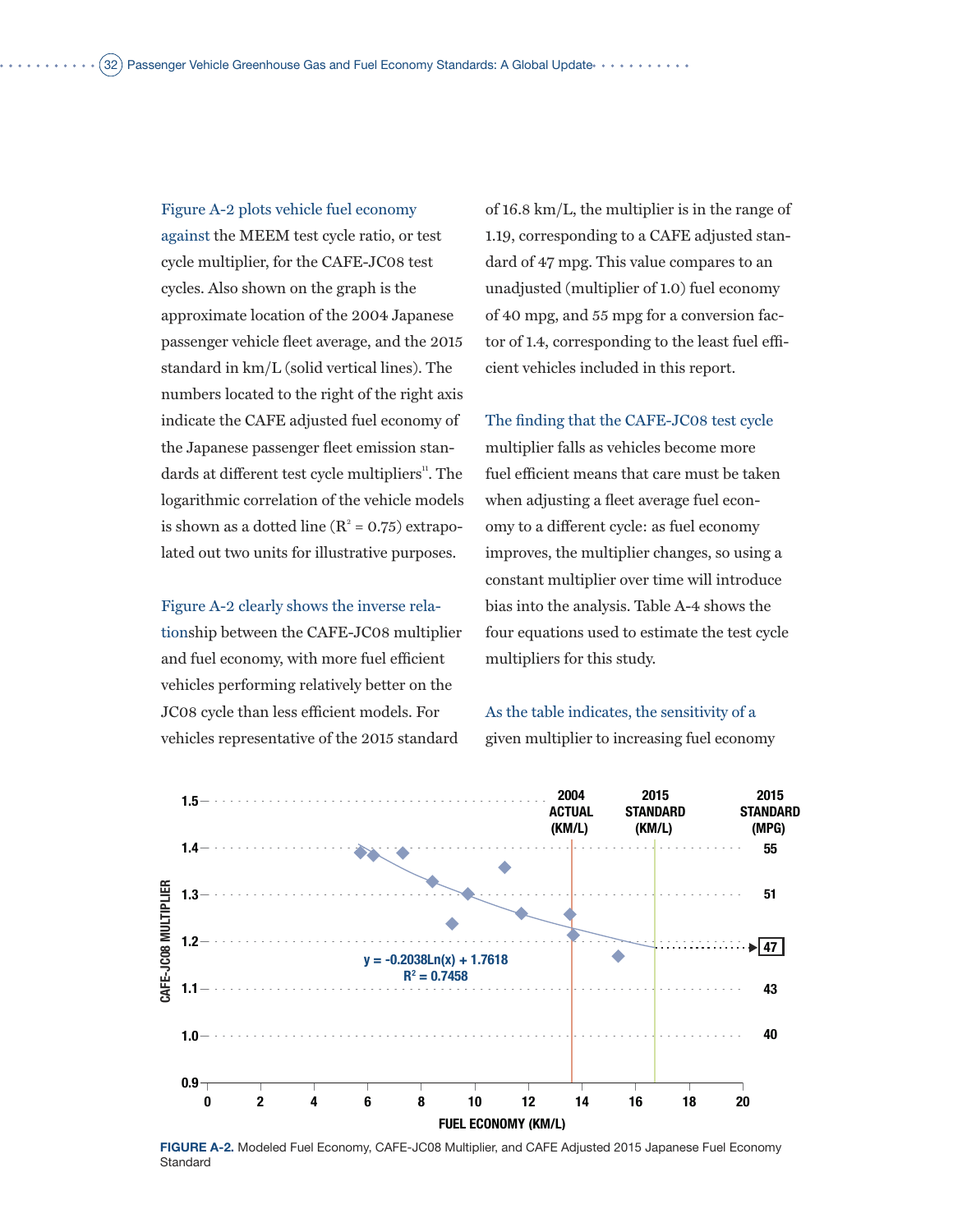| <b>TEST CYCLE</b><br><b>CONVERSION</b> | <b>MULTIPLIER</b>                     | <b>CORRELATION</b> |  |  |  |  |
|----------------------------------------|---------------------------------------|--------------------|--|--|--|--|
| CAFE-JC08                              | $-0.2038 \times Ln(JCO8) +$<br>1.7618 | 0.7458             |  |  |  |  |
| NEDC-JC08                              | $-0.0841 \times Ln(JCO8) +$<br>1.3464 | 0.5607             |  |  |  |  |
| NEDC-CAFE                              | $0.0816$ x Ln(CAFE) +<br>0.6243       | 0.5622             |  |  |  |  |
| CAFE-NEDC                              | $0.1021 \times Ln(NEDC) +$<br>0.5787  | 0.5800             |  |  |  |  |
| 1 1 21.01<br>1000                      |                                       |                    |  |  |  |  |

#### **TABLE A-4.** Driving Test Cycle Multiplier Equations

Units: JC08 = km/L; CAFE =mpg; NEDC = g/km. The multiplier itself is dimensionless.

varies between different test cycles. The largest sensitivity is between the JC08 and CAFE test cycles, which is more than double that the NEDC-CAFE multiplier. This is perhaps not surprising given that, as summarized in Table A-1, the JC08 and composite CAFE test cycles are the most divergent in terms of average test speed. Furthermore, the sensitivity of test cycle multipliers to changes in fuel economy suggests that each cycle-to-cycle conversion must be conducted independently.

Figure A-3 shows how the current and projected fuel economy for new vehicles in Japan from 2005 to 2015 was adjusted to units of CAFE mpg in this report, a methodology that was adopted for all other countries and test cycles. Three lines are shown. The solid line represents the fuel economy adjusted year by year using the log relationship derived in Figure A-2. The dotted red line represents the adjusted fuel economy based on a static multiplier equal to the most fuel efficient vehicle in our sample. The third, the dotted green line, represents the adjusted fuel economy based on a static multiplier factor derived from the least fuel efficient vehicle in our sample. The approximate multiplier factor used in each time period is provided in the boxes next to the appropriate line.

### Several conclusions can be drawn. First, Figure A-3 demonstrates that Japan's fleet

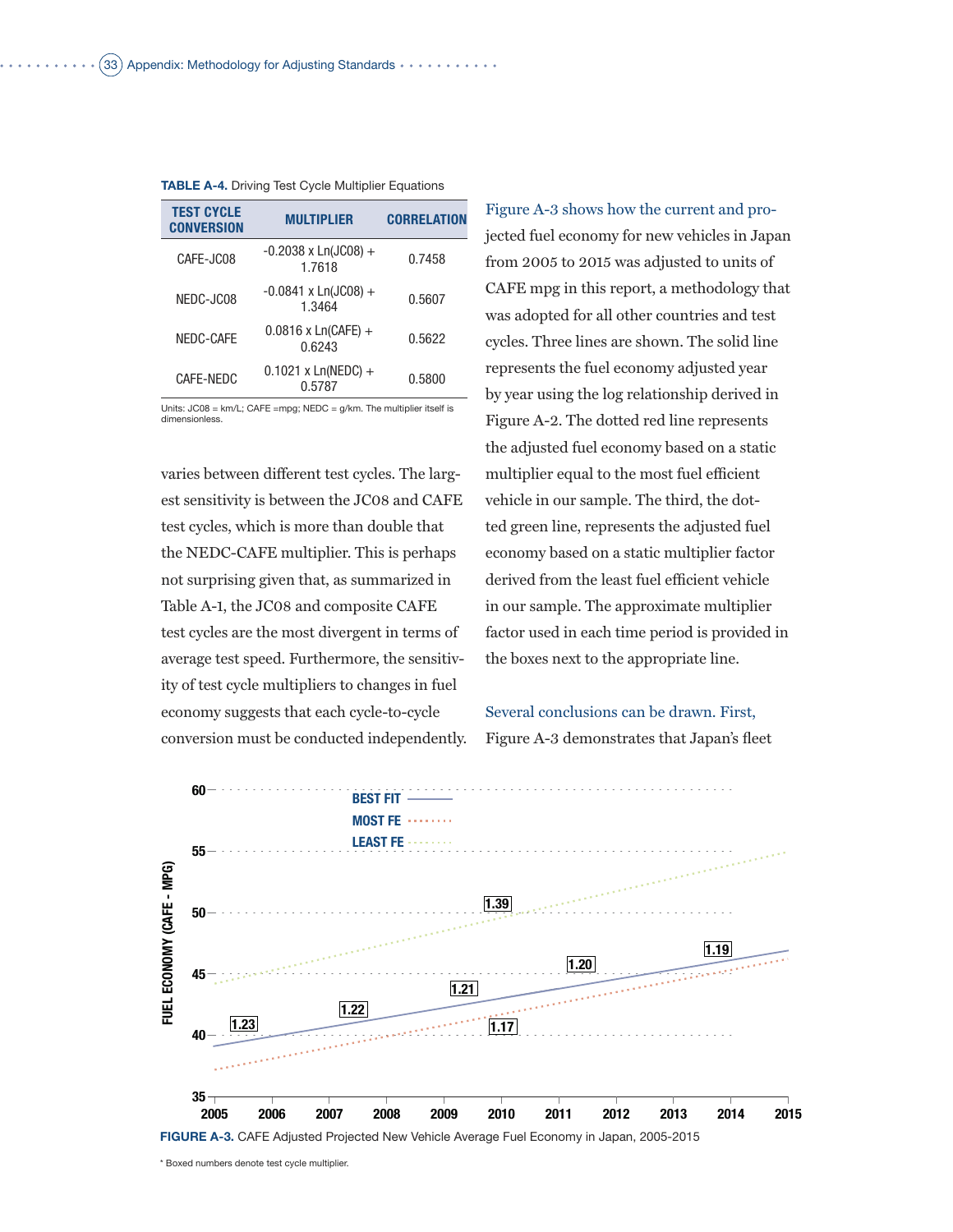was already relatively fuel efficient in 2005, with a test cycle multiplier close to the lower bound set by the most fuel-efficient vehicle included in this report, the Toyota Yaris. In addition, the figure shows the slight "bend" that occurs in the best fit line as the fleet average fuel efficiency improves further over time. Finally, Figure A-3 illustrates the conservative nature of our methodology, with the adjusted standard value of 47 mpg presented in the main body of this report falling well on the low side of the 46 to 55 mpg range delineating by the most and least fuelefficient vehicles included in our survey.

### REFERENCES

Agency for Natural Resources and Energy (ANRE) and the Ministry of Land, Infrastructure and Transport (MLIT). 2007. *Concerning* 

*Revisions of Evaluation Standards for Automobile Manufacturers with Regard to Energy Efficiency: Joint Final Report of the Automobile Evaluation Standards Subcommittee of the Advisory Committee for Natural Resources and Energy and the Automobile Fuel Efficiency Standards Subcommittee of the Council for Transport Policy.* February. (Japanese)

### Agency for Natural Resources and Energy (ANRE) and the Ministry of Land, Infrastructure and Transport (MLIT). 2006. *Concerning*

*Revisions of Evaluation Standards for Automobile Manufacturers with Regard to Energy Efficiency: Joint Interim Report of the Automobile Evaluation Standards Subcommittee of the Advisory Committee for Natural Resources and Energy and the Automobile Fuel Efficiency Standards Subcommittee of the Council for Transport Policy.* December. (Japanese)

An F. and Rousseau A. 2001. SAE Paper No. 2001-01-0954, SAE Special Publication (SP-1607) on Advanced Hybrid Vehicle Powertrains. Society of Automotive Engineers, Warrendale, PA.

An F. and Sauer A. 2004. *Comparison of Passenger Vehicle Fuel Economy and Greenhouse Gas Emission Standards Around the World.*

Automotive News: *Global Market Data Book.* Issue: June 25, 2007, pp. 8.

Barth, M., An F., Younglove T., Scora G., Wensel T., and Ross M. 2000. *NCHRP Project 25-11: Development of a Comprehensive Modal Emissions Model—The Final Report.* Transportation Research Board, National Academy of Science, Washington, DC.

Canada Revenue Agency. 2007. Web access: http://www.cra-arc.gc.ca/agency/budget/2007/ excise-e.html.

California Air Resources Board (CARB). 2004A. *Staff Proposal Regarding the Maximum Feasible and Cost-Effective Reduction of Greenhouse Gas Emissions from Motor Vehicles.*

CARB. 2004B. *Climate Change Emission Control Regulations.* Web access: http://arb.ca.gov/cc/ factsheets/cc\_newfs.pdf.

California Code of Regulations. 2004. Title 13, Section 1961.1.

China Automotive Technology and Research Center (draft). 2007. (Chinese)

Code of Federal Register (CFR). 2006. *Average Fuel Economy Standards for Light Trucks, Model Years 2008-2011.* National Highway Traffic Safety Administration, 49 CFR Parts 523, 533, 537, Docket No. 2006-24306, NIN 2127-AJ61.

CFR. 2005. *29 CFR Part 533, Table 7, Light Trucks, Average Fuel Economy; Model Years 2008-2011; Proposed Rules.*

Commission of the European Communities. 2007. *Communication from the Commission to the Council and the European Parliament: Results of the Review of The Community Strategy To Reduce CO2 Emissions from Passenger Cars and Light-Commercial Vehicles.*

Cornell University News Service, Susan Lang. 2005. *Cornell Ecologist's Study Finds That Producing Ethanol and Bio-Diesel from Corn and Other Crops Is Not Worth The Energy.* Web access: http://www.news.cornell.edu/stories/ July05/ethanol.toocostly.ssl.html.

Japanese Automobile Manufacturers Association (JAMA). 2007. *Taxes and Automobiles (Japanese).* Web access: http:// www.jama.or.jp/tax/tax\_system/tax\_system\_3t1. html. (Japanese)

Krug, T., et al. 2006. *Greenhouse Gas Mitigation in Brazil: Scenarios and Opportunities through*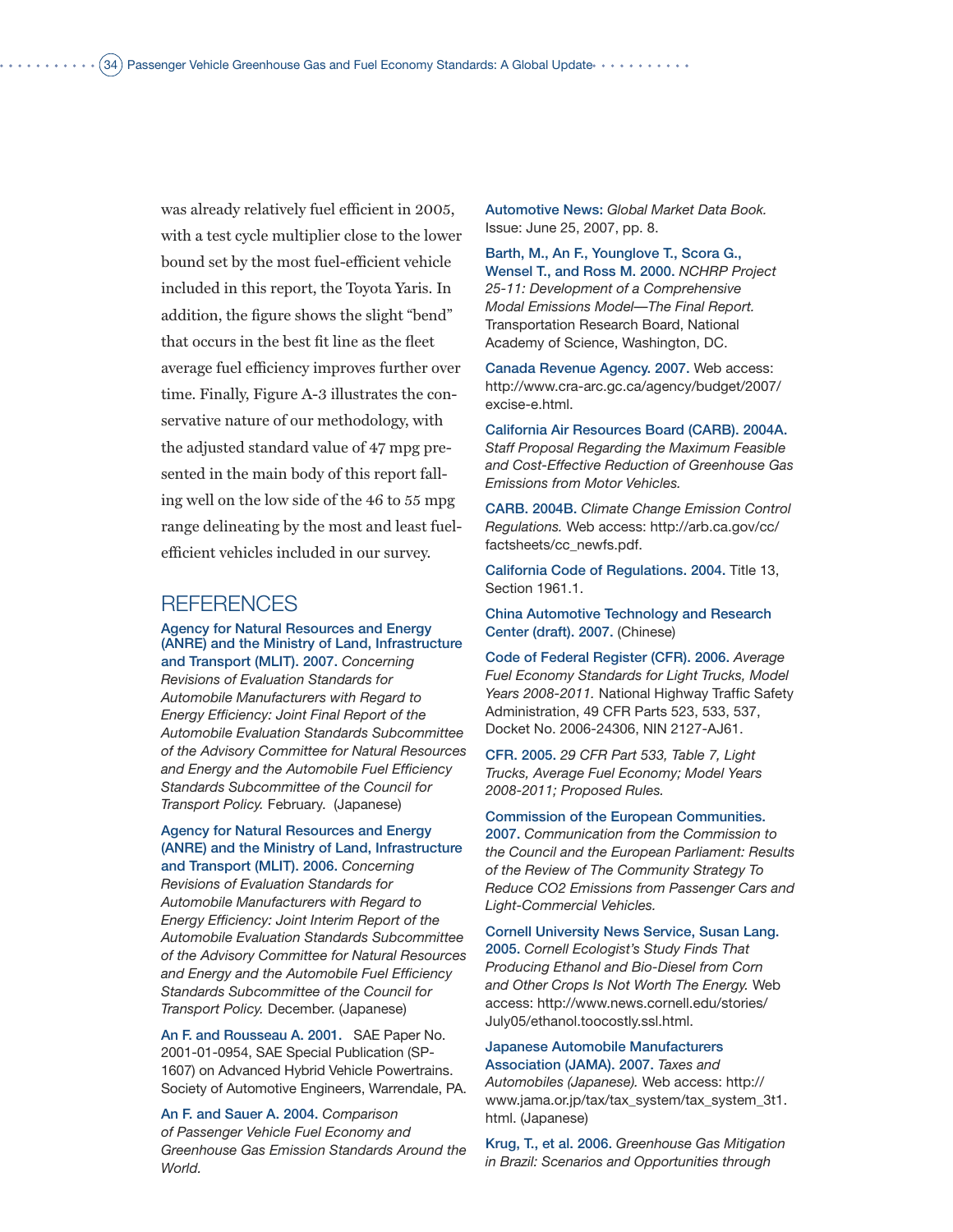*2025.* Center for Clean Air Policy, November 2006.

Lutsey, Nicholas. 2001. *Impact of Canada's Voluntary Agreement on Greenhouse Gas Emissions from Light Duty Vehicles.* Institute of Transportation Studies (University of California, Davis) Paper RR-06-02, 2006.

Memorandum of Understanding Between the Government of Canada and the Canadian Automotive Industry Respecting Automobile Greenhouse Gas Emissions. 2005.

MLIT. 2006. 2006 *Survey of Automobile Fuel Economy.* Web access: http://www.mlit.go.jp/ jidosha/nenpi/nenpilist/nenpilist0603.pdf. (Japanese)

President Bush's Executive Order "Twenty in Ten". 2007. Web access: http://www. whitehouse.gov/stateoftheunion/2007/initiatives/ energy.html.

Senate Bill 357, 2007.

Transport Canada. 2007. Web access: http:// ecoaction.gc.ca/ecotransport/ecoauto-eng.cfm.

U.S. Environmental Protection Agency (EPA). 2004. *Light-Duty Automotive Technology and Fuel Economy Trends: 1975 through 2004.*

U.S. National Highway Traffic Safety Administration (NHTSA) and Department of Transportation (DOT). 2006.

## **ENDNOTES**

<sup>1</sup> Starting as an option in model year  $(MY)$ 2008 and required in MY2011, the fleet average standards in light truck CAFE will change to a size-based, continuous function standard. See section 1.6 for more detail.

<sup>2</sup> Because Japanese vehicles are calibrated to slower driving conditions, increases in test speeds are claimed to increase fuel consumption, in contrast to results for vehicles sold in the U.S. market.

<sup>3</sup> The ACEA included BMW, DaimlerChrysler, Fiat, Ford, GM, Porsche, PSA Peugeot Citroen, Renault, and VW Group. The Korean Automobile Manufacturers Association (KAMA) includes Daewoo, Hyundai, Kia, and Sangyong. The Japanese Automobile Manufacturers Association (JAMA) includes Diahatsu, Honda, Isuzu, Mazda, Mitsubishi, Nissan, Subaru, Suzuki, Toyota.

<sup>4</sup> AB 1493, also known as the California Vehicle Global Warming Law, was signed into law by Governor Gray Davis on July 22, 2002.

<sup>5</sup> The industry-standard mobile air conditioner refrigerant HFC-134a has a Global Warming Potential of 1300; alternative refrigerants such as HFC 152a and CO2 have GWPs of 120 and 1, respectively (CARB 2004).

<sup>6</sup> Daimler and Chrysler merged in 1998. On May 14, 2007, Daimler sold Chrysler to Cerberus Capital Management. The data in Table 1 are drawn from the final CAFE rule in 2006, when the transaction had not occurred. Later in this report, Chrysler will be split out from Daimler.

<sup>7</sup> Choosing to set reductions goals from a baseline of projected emissions rather than a firm baseline, such as the year in which the policy was adopted or a point in the past, can limit the total expected emission reductions substantially.

<sup>8</sup> The Canada GHG emissions trend shown in Figure 5 is based on the 2005 Memorandum of Understanding between the Canadian government and the auto manufacturers to achieve a 5.3 Mt GHG emissions reduction by 2010. The Canadian program cannot be forecast with precision since the MOU covers all GHG emissions from new and existing passenger vehicles. The actual reductions in GHG emissions from new vehicles, and the improvements in fuel economy shown in Figure 6, may be lower depending on the reductions achieved by the means discussed in the Section 1.4.

<sup>9</sup> Historically, diesels have required some tradeoff between fuel economy and pollutant emissions. Diesel vehicles sold in Europe continue to have higher emissions of nitrogen oxide and particulate matter, which can negatively impact both local air quality and climate change. Stricter emissions standards have thus far played a significant role in restricting the market share of diesels in light-duty fleets in the U.S. and Japan. However, new emissions control technologies are expected to allow diesels to meet the strictest passenger vehicle standards currently in place.

<sup>10</sup> For further information regarding the MEEM model, see Barth, M., et. al, 2000; An and Rousseau. 2001.

 $11$  Note that mpg equivalent numbers at the far right of the graph are specific to the 2015 standard. As such, the CAFE equivalent for the 2004 fleet average (39 mpg) cannot be read directly off this graph.